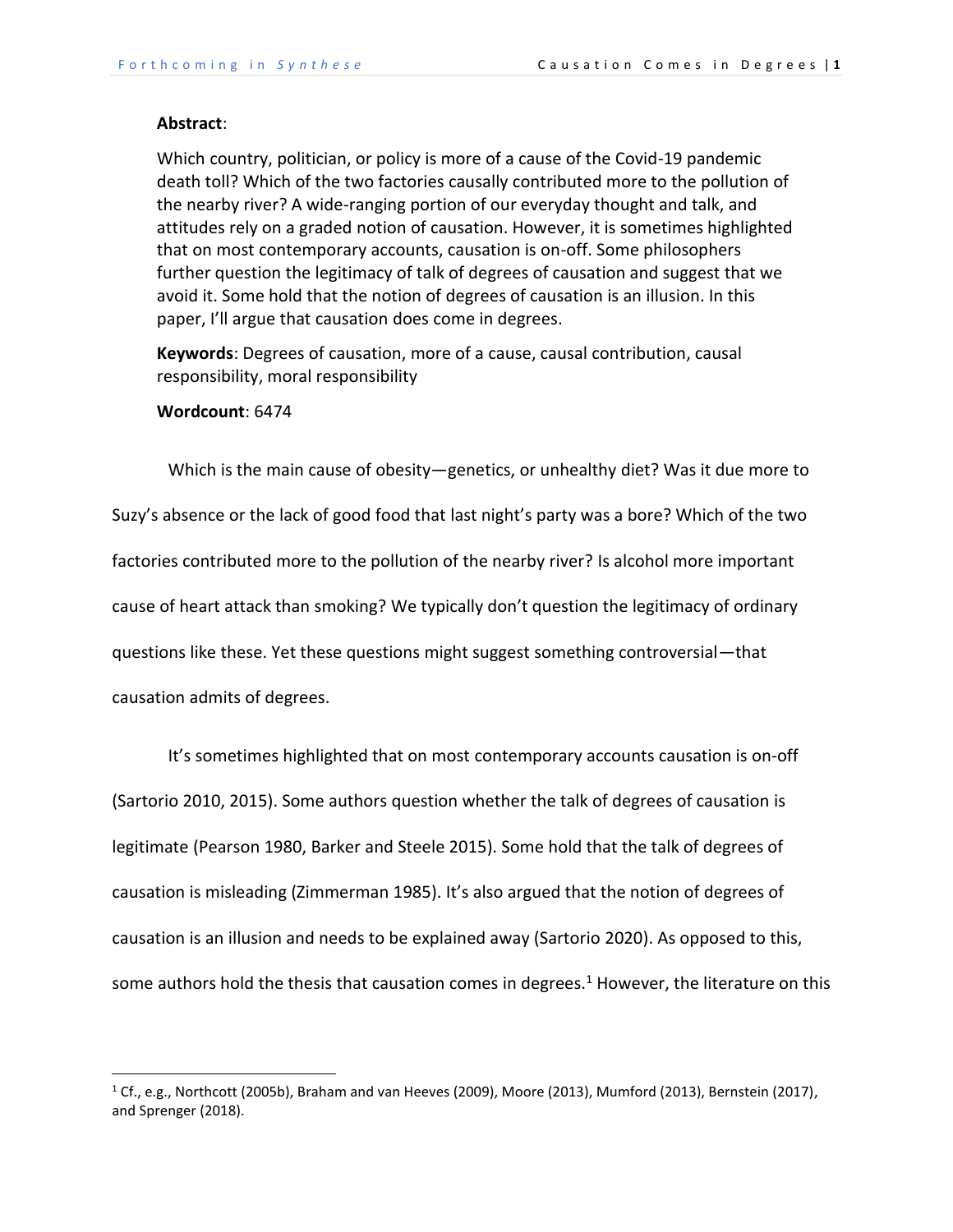thesis has two big gaps. One, it's often unclear what's meant by degrees of causation. And two, most importantly, the main objections against this thesis remain unanswered. Hence, it would seem, this thesis hasn't properly been defended in the literature. This paper aims to fill these gaps and argues that causation comes in degrees.<sup>2</sup>

In **§1**, I'll distinguish four different senses of degrees of causation and clarify the thesis that I'll argue for. In **§2** through **§5**, I'll list the four main objections from the literature to the thesis that causation comes in degrees and argue that they fail. In **§6**, I'll argue that it's theoretically too costly to deny this thesis. I'll conclude—since we have no good reason to reject this thesis and it's too costly to deny it—that this thesis is true.

# **1. Four Senses of Degrees of Causation**

In this section, I'll distinguish four different senses of degrees of causation in the literature. First, suppose Suzy and Billy are both very funny. Their attendance to tonight's office party made it an exceptionally fun party. We might wonder about Suzy's causal significance on the party's being fun compared to Billy's causal significance. That is, for the causal factors *c1, c2, c3,… cn*, in the previous causal link that brought *e* about, we might wonder about the relative causal influences of *c1, c2, c3,… c<sup>n</sup>* on *e*. For instance, the degree of Billy's causal significance might be twice the degree of Suzy's causal significance. After Northcott (2005b), I'll call this the *relative* sense of degrees of causation. Degrees of causation in this sense is endorsed by most, if

<sup>&</sup>lt;sup>2</sup> To be clear, I'll defend the thesis that there are degrees of causation, and not any specific account of (measuring) degrees of causation. Also, one might object that Moore (2009) defends this thesis. Indeed, in chapter 3 (p.71) of his book he says that he'll defend this thesis in chapters 5-6. However, in chapters 5-6 he says no more in favor of this thesis than, roughly, that it is assumed in legal practice. As Bebe puts in her review of Moore's book, "Moore offers very little by way of motivation or argument" for this thesis (Bebe 2013, p.105).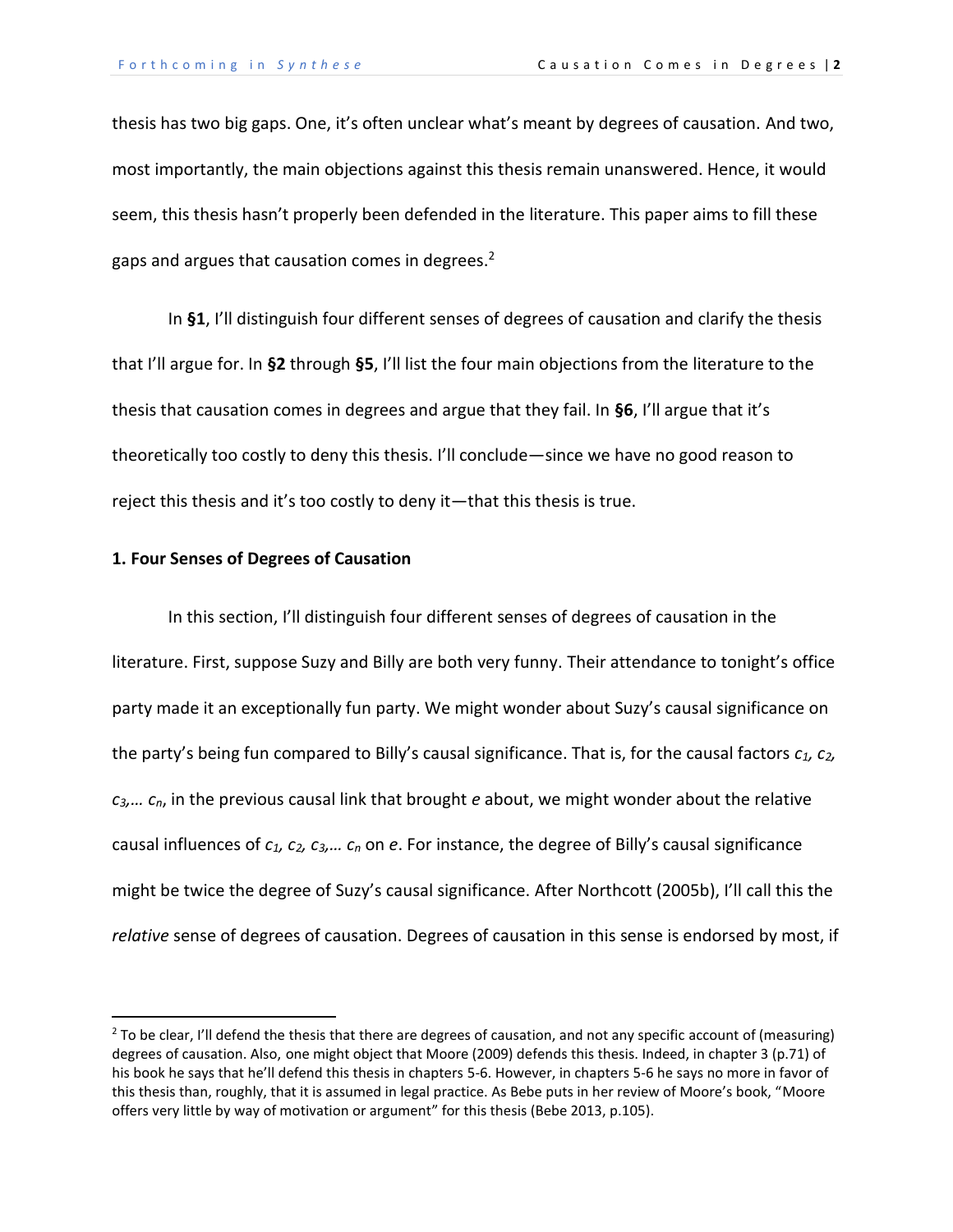not actually all, those who hold that causation comes in degrees. <sup>3</sup> And I'll argue that causation comes in degrees in this sense.

Notice that the relative sense of degrees of causation could be applied not only within a case but also across distinct cases. Imagine that there was another and equally fun office party in the next building tonight. Imagine also that Timmy and Lily were the funny people in this second party. We might wonder about, say, Billy's causal significance to the first party's being fun relative to Lily's causal significance to the second party's being fun. It might be that the degree of Lily's contribution to the second party's being fun is twice the degree of Billy's contribution to the first party's being fun. This might well be the case if Lily is two times funnier than Billy.<sup>4</sup>

Notice also that the examples above are instances of token-level causal relations. We can also consider type-level causal relations—e.g., alcohol causes heart attack. One might, for instance, hold that alcohol is a more significant cause of heart attack than smoking because, say, in more individual instances of heart attacks alcohol is the more significant cause than smoking or because alcohol causes heart attacks more often than smoking. Objections in the literature against degrees of causation typically focus only on token-level causal relations.<sup>5</sup>

<sup>&</sup>lt;sup>3</sup> Kaiserman (2016) distinguishes between scalarity of causal relations and degrees of causal contribution, and rejects the former and endorses the latter. His notion of scalarity of causal relations will, in my taxonomy, fall under the fourth sense of degrees of causation below. His notion of degrees of causal contribution is basically what I call the relative sense of degrees of causation. "Degrees of causation," "degrees of causal contribution," and their variations are often used interchangeably in the literature both by those who think that causation comes in degrees and those who don't (cf. e.g., Moore (2009, p.71), Braham and van Heeves (2009, p.324), Sartorio (2010, p.836), Alexander and Ferzan (2012, p.83), Mumford (2013, p.109)).

<sup>4</sup> Among those who hold that causation comes in degrees, Moore (2012, p.448) might be pessimistic about relative sense of degrees of causation across distinct cases. However, it's not clear enough whether what he has in mind is this one or the third sense of degrees of causation I'll mention below.

<sup>&</sup>lt;sup>5</sup> I suspect this is because it seems easier to argue for degrees of causation in type-level relations—especially once degrees of causation in token-level relations is established.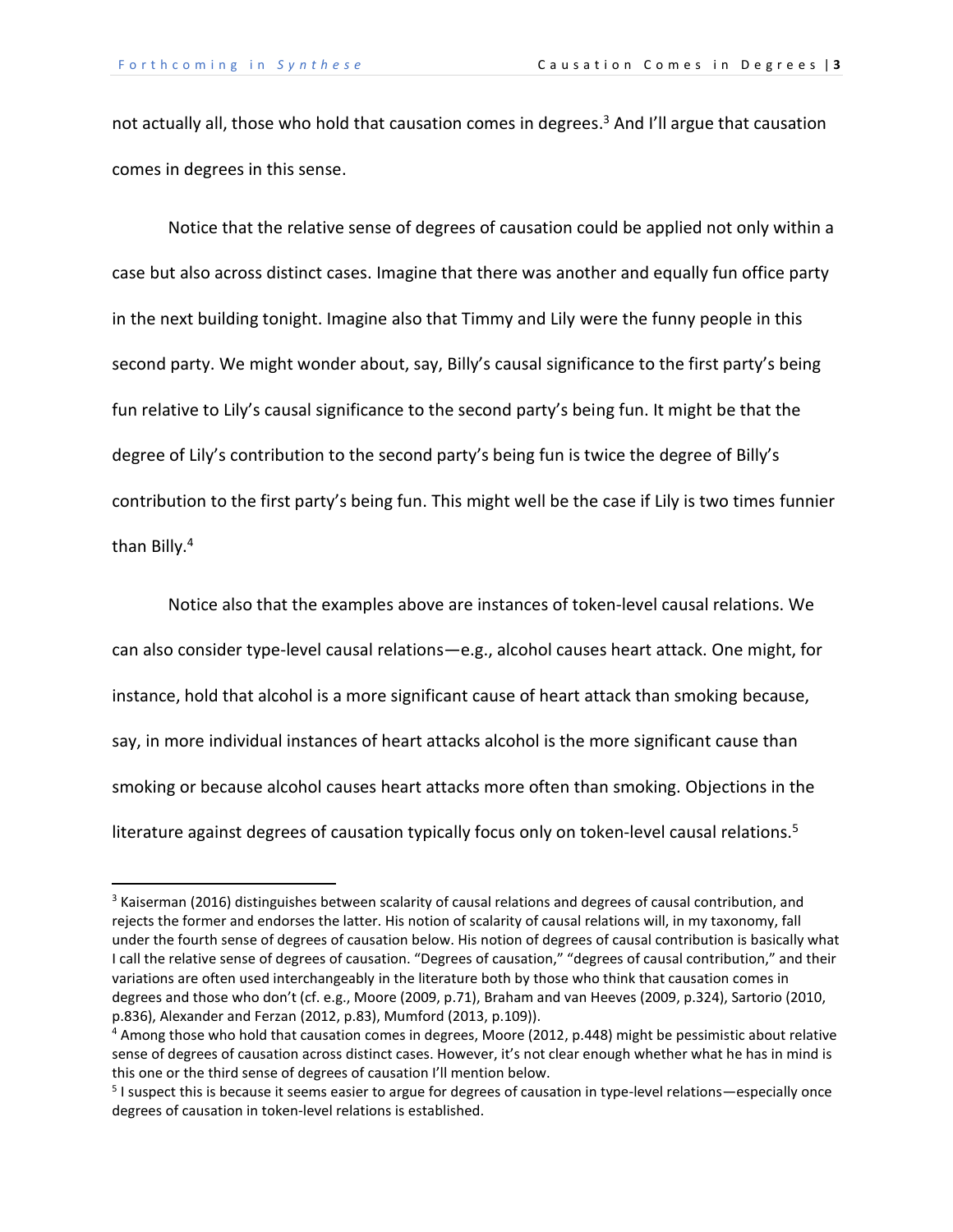Since, as I'll argue, these objections fail, they fail for both types of causal-relations. Moreover, as the discussion below will further demonstrate, it's just as costly to deny degrees of causation in type-level relations. Hence, I'll be arguing for degrees of causation in both sorts of causal relations.

Second, suppose Suzy, Billy and all their colleagues received the good news earlier that day that they all got a raise. So, they all were already in a good mood, which was among the reasons why tonight's party was fun. We might now wonder about Billy's causal impact on the party's being fun compared to the causal impact of the good news. That is, given an outcome *e*, we might wonder about the causal strength of a cause of *e* in the previous link compared to a cause of *e* in a link further back in the causal chain. This sense of degrees of causation is essentially no different than the relative sense of degrees of causation. But I must qualify this. It's typically accepted that causation is transitive: roughly, if *d* causes *c*, which in turn causes *e*, then *d* causes *e*. Yet some think that causation is *in*transitive. If causation is intransitive, in some cases there may be no degrees of causation in this second sense. This is because if *d* is not a cause of *e*, there's no question of the extent to which *d* causes *e*. However, that causation is intransitive doesn't entail that it's *never* the case that if *d* causes *c*, and *c* causes *e*, then *d* causes *e*. Transitivity might still sometimes obtain.<sup>6</sup> Hence, even if causation is intransitive, there may still be degrees of causation in this second sense—only in a more limited scope.

The debate in the literature over this sense of degrees of causation—rather than being directly on whether causation comes in degrees in this sense—is typically conducted via a

 $6$  Cf. Hall (2000), and Paul and Hall (2013, ch.5) for further discussion on transitivity of causation. Cf. Mumford (2013) who argues that his account of causation entails that causation is *not always* transitive.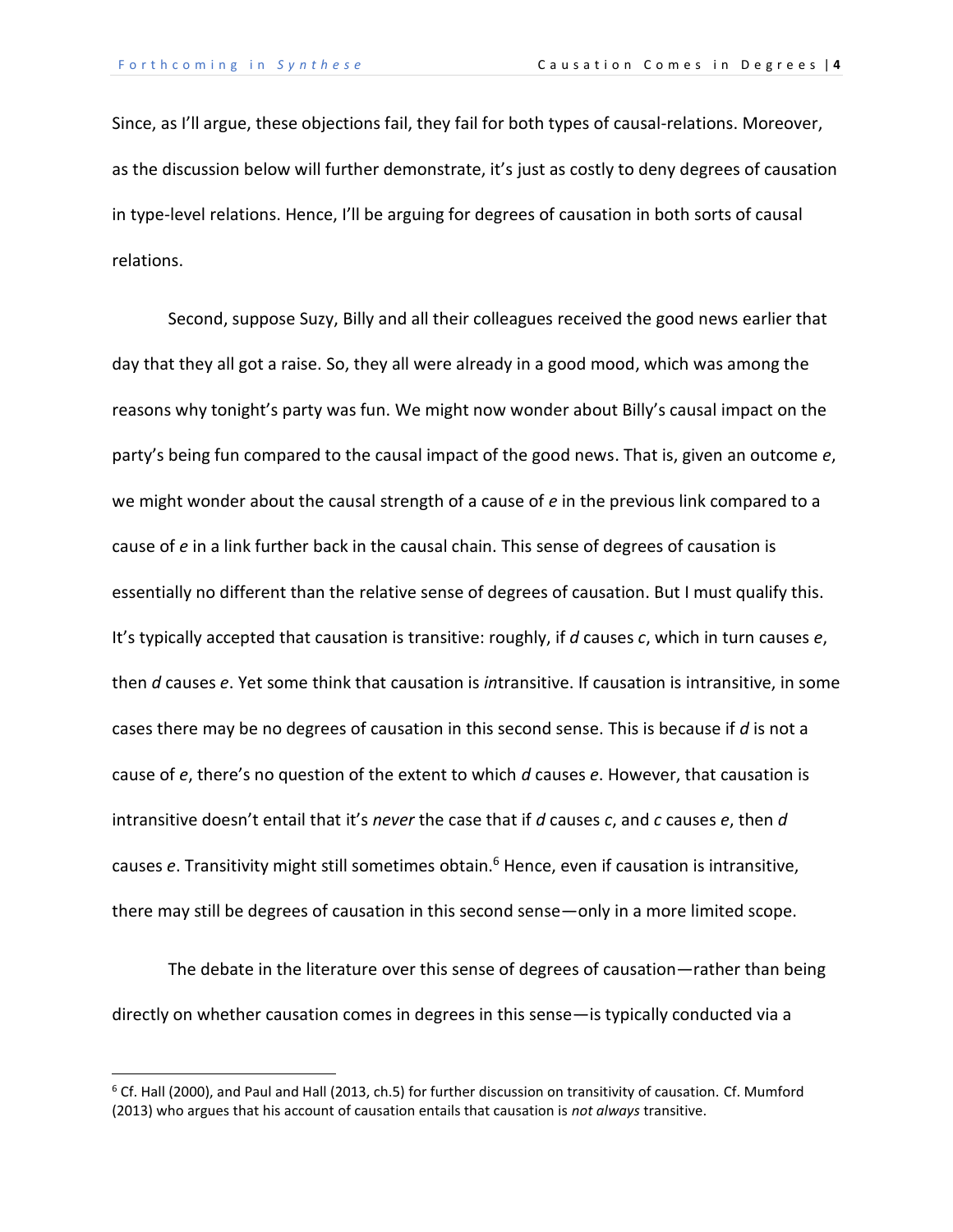specific criterion for measuring degrees of causation.<sup>7</sup> The criterion in question, roughly, is that causal strength gets diluted as it's transmitted from one causal link to another. For instance, a causal factor, *d*, that's further back in the causal chain might have smaller causal influence on an outcome, *e*, compared to another cause, *c<sup>1</sup> or c2*, of *e* that's in the link right before *e*. Indeed, that might depend on the initial causal strength of *d* and how many causal links it's transmitted through before *e*. If *d* had a massive causal influence to begin with, even its diluted causal influence might turn out to be bigger than the causal influence of *c<sup>1</sup> or c<sup>2</sup>* (Moore 2013, p.127). Now notice that the criterion in question is about how to measure the relative strength of causal factor, *d*, that's further back in the causal chain. But even if this criterion is false, it doesn't follow that the causal influence of *d* cannot be compared to the causal influence of *c<sup>1</sup> or c2*. If *d is* a cause of *e*, I see no reason why we can compare the causal influence of *c<sup>1</sup>* to that of *c2*, but can't compare the causal significance of *d* to that of *c<sup>1</sup> or c2*. That is, if causation comes in degrees in the first sense above, it also comes in degrees in this second sense. As Moore—the biggest defender of the criterion above—also puts, of the two senses of degrees of causation above, the first one is the most basic (Moore 2013, p.123). Hence, I'll focus on degrees of causation in the first sense above.

Third, in addition to Suzy's impact on the party's being fun compared to, say, Billy's impact, we might also wonder about Suzy's impact in its own right. For instance, given that everyone in the office is already in a good mood, we might wonder what the impact of Suzy's presence or absence would be on the party's being fun. After Northcott (2005b), I'll call this the

<sup>&</sup>lt;sup>7</sup> Cf. e.g., Moore (2009, pp.121-3), Alexander and Ferzan (2012, p.84), Mumford (2013, p.111), Bebe (2013, pp.105-6), Tadros (2018, pp.428-9).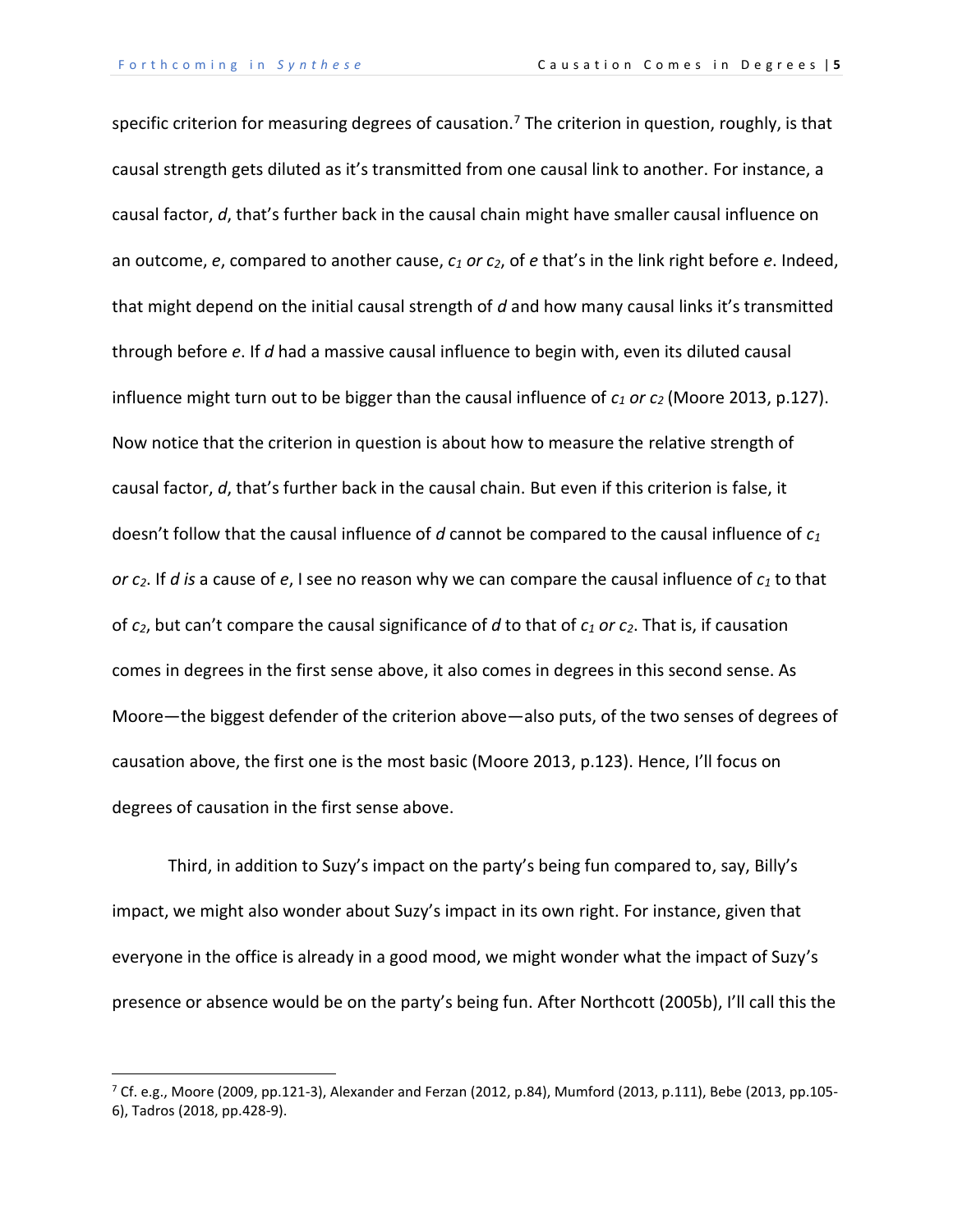*absolute* sense of degrees of causation. That causation comes in degrees in this sense intuitively seems plausible. However, among those who believe that causation comes in degrees, it's unclear whether most of them endorse degrees of causation in this sense.<sup>8</sup> The kinds of examples they use to illustrate their views don't strongly suggest an endorsement or rejection of this sense of degrees of causation. Moreover, among those who reject that causation comes in degrees, I'm not aware of anyone who objects particularly to this sense of degrees of causation. But much of what I say below works also in favor of degrees of causation in this sense.

Fourth, it's commonly held that causation is a relation between cause and effect. One might then wonder whether the idea that causation comes in degrees might mean that an effect can be more caused or less caused. I'll call this—the idea that an effect can be more/less caused—the *scalarity of effect* sense of degrees of causation. Considering again that tonight's party was fun, the question is whether it could have been more caused or less caused. Or supposing that it's raining outside now, the question is whether it could be said to be more caused or less caused. Among those who believe that causation comes in degrees, some explicitly reject it in the scalarity of effect sense.<sup>9</sup> For most others, their own illustrations of

<sup>&</sup>lt;sup>8</sup> However, cf. Northcott (2005b) for a defense of this sense of degrees of causation. Cf. Fitelson and Hitchcock (2011) for a survey of various measures of degrees of causation some among which can plausibly be considered as aiming to measure degrees of causation in this sense. Also, one way to see the difference between the relative sense and the absolute sense of degrees of causation is to think of the former as an ordinal measure and the latter as a cardinal measure. However, the word "absolute" can still be a bit misleading. One might, for instance, think that it implies that a given causal factor has a fixed quantity of causal influence that applies in all contexts and for all outcomes. This seems wrong. Cf. Northcott (2008, pp.88-9) for a related discussion.

<sup>&</sup>lt;sup>9</sup> Moore calls the idea that some event can be more or less caused "bizarre" (2012, p.447). Kaiserman argues that causation is "not a scalar relation" (2016, p.389). It seems to me from his discussion that it is, what I call, the scalarity of effect sense of degrees of causation that he rejects. Moore sometimes expresses his view of degrees of causation as "causation is a scalar relation" (2009, p.105). But when he further explains his view, it's clear that he has in mind the first two senses of degrees of causation above (2012, pp.446-7).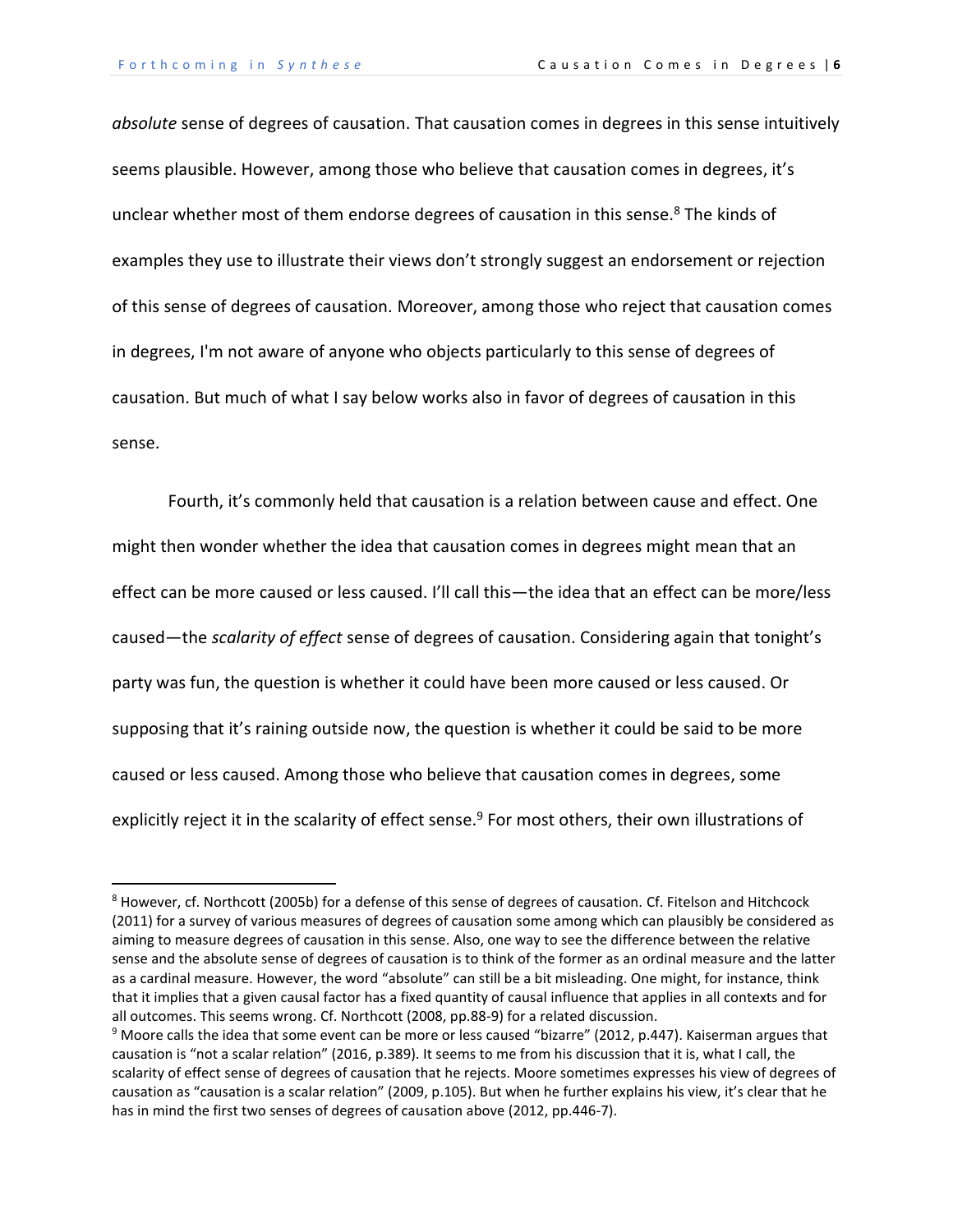what they have in mind and their context strongly suggest that scalarity of effect sense is not in their purview. Among those who reject degrees of causation, I'm not aware of anyone raising an objection explicitly to this sense of degrees of causation. Hence, I'll leave this sense of degrees of causation aside.

# **2. Objection 1: On Most Contemporary Accounts Causation is On-Off**

As a worry about the thesis that causation comes in degrees, it is sometimes noted that on most contemporary accounts causation is all or nothing, that it doesn't admit of degrees.<sup>10</sup>

However, what exactly should be worrisome is unclear. This is because it's unclear how the accounts in question should suggest that causation doesn't admit of degrees. The worry might arise because most accounts of causation "focus on the binary question of whether something is a cause" (Lagnado, Gerstenberg, Zultan 2014). One might then be tempted to think that something either is or isn't a cause of an outcome—there are no other options. Hence, causation doesn't come in degrees.<sup>11</sup> But this doesn't follow. That something either is or isn't a cause is just a consequence of the law of excluded middle.<sup>12</sup> It doesn't say anything about whether something could be more or less of a cause. Similarly, it's true that a belief either is or isn't justified. But it doesn't follow that epistemic justification doesn't come in degrees. It does—as it's commonly accepted, a belief can be more or less justified (Feldman 2003, p.21, Pappas 2017).

<sup>&</sup>lt;sup>10</sup> Cf. Sartorio (2010, 2015). Mumford (2013), who argues that his account of causation leaves room for degrees of causation, also notes this worry for many other theories of causation.

<sup>&</sup>lt;sup>11</sup> Compare: "Causation [...] exists or it does not, and if it does exist one does not speak of "degrees" of causation" (Pearson 1980, p.346). Here, Pearson is denying "comparative [causal] contribution." It's clear from his context that what he has in mind is, what I called, the relative sense of degrees of causation.

<sup>&</sup>lt;sup>12</sup> Thanks to Ben Bradley for the helpful suggestion here.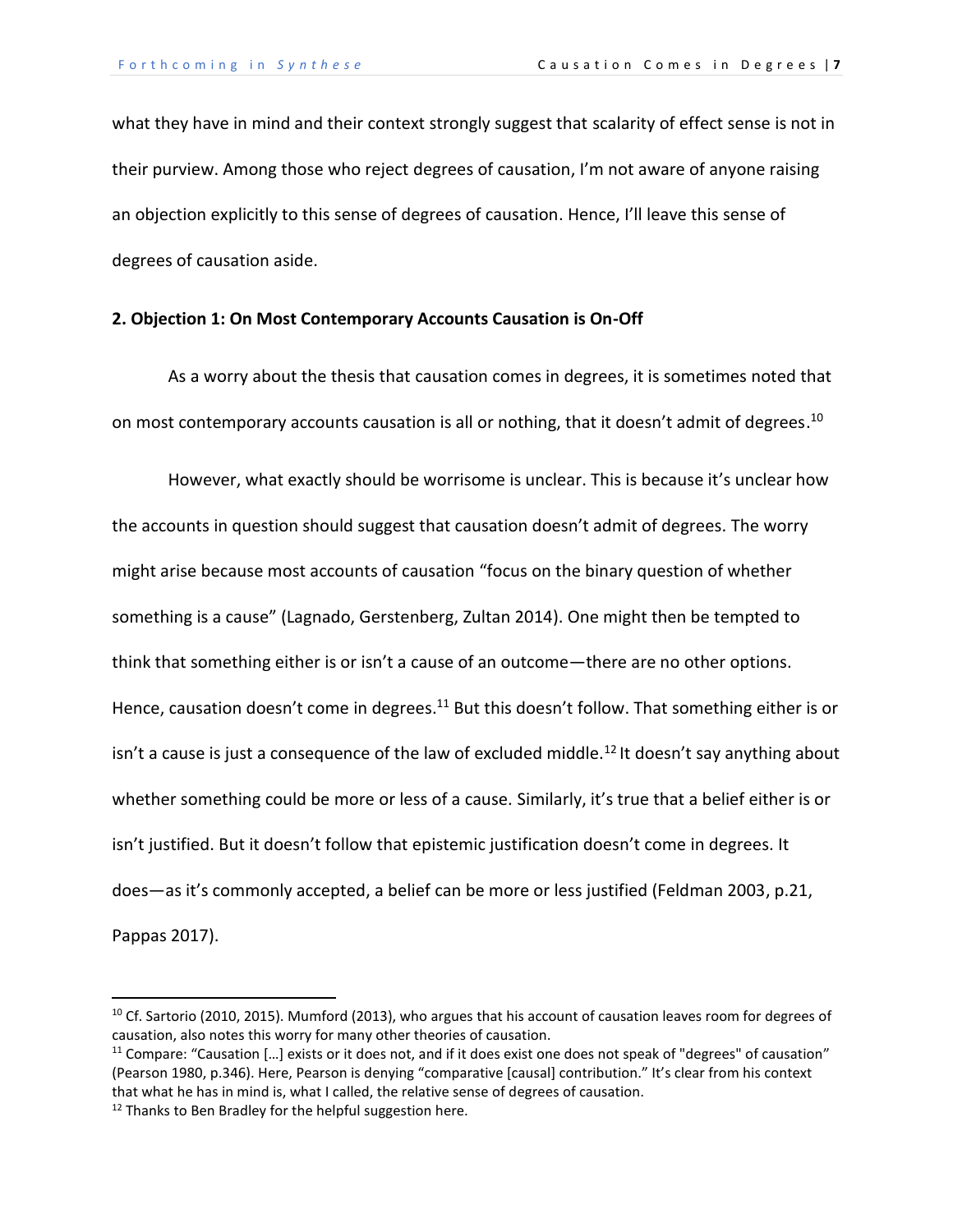To further see that it's unclear what should be worrisome, let's take a closer look at some contemporary accounts of causation. For instance, productive theories of causation hold that causation is a matter of producing another event.<sup>13</sup> According to one prominent example of such an account, *c* causes *e* if there's a transfer of conserved quantity (e.g., force, or energy) from *c* to *e* (Dowe 2000). Suppose you hit a glass and it falls off the table. You brought about this outcome in virtue of transferring energy to the glass. Given this picture of causation, one might think that a factor either does transfer energy to an outcome or it doesn't. True enough, but one might still wonder as to how much energy a factor transfers to an outcome. For instance, suppose three people carry a heavy marble top, rectangular dining table from the truck all the way into the kitchen. Two of them, who are regular people, each hold two separate corners on one side, and one of them, who is unusually large and strong, holds both corners on the opposite side. It seems natural to think that the strong one causally contributed more to the outcome than the other two people. One plausible way to account for this thought is to think that the strong person is more of a cause of the outcome *because* she transferred more energy to the outcome. One might then hold that the degree of causation is about how much energy a given factor transfers to an outcome.<sup>14</sup> Hence, it seems plausible to hold that productive theories of causation can account for degrees of causation.

Let's now turn to counterfactual theories of causation according to which causation is a matter of counterfactual dependence between wholly distinct events (Hall 2004). On the

 $<sup>13</sup>$  The question of causal relata is controversial. Events, facts, agents, states of affairs, and features are among the</sup> possible candidates. The standard view holds that they're events (Paul and Hall 2013, Schaffer 2016). I don't take a position on this. However, for ease of exposition, I'll treat causation as a relation between events.

<sup>&</sup>lt;sup>14</sup> Cf. Moore (2012) and Bernstein (2017) for similar suggestions.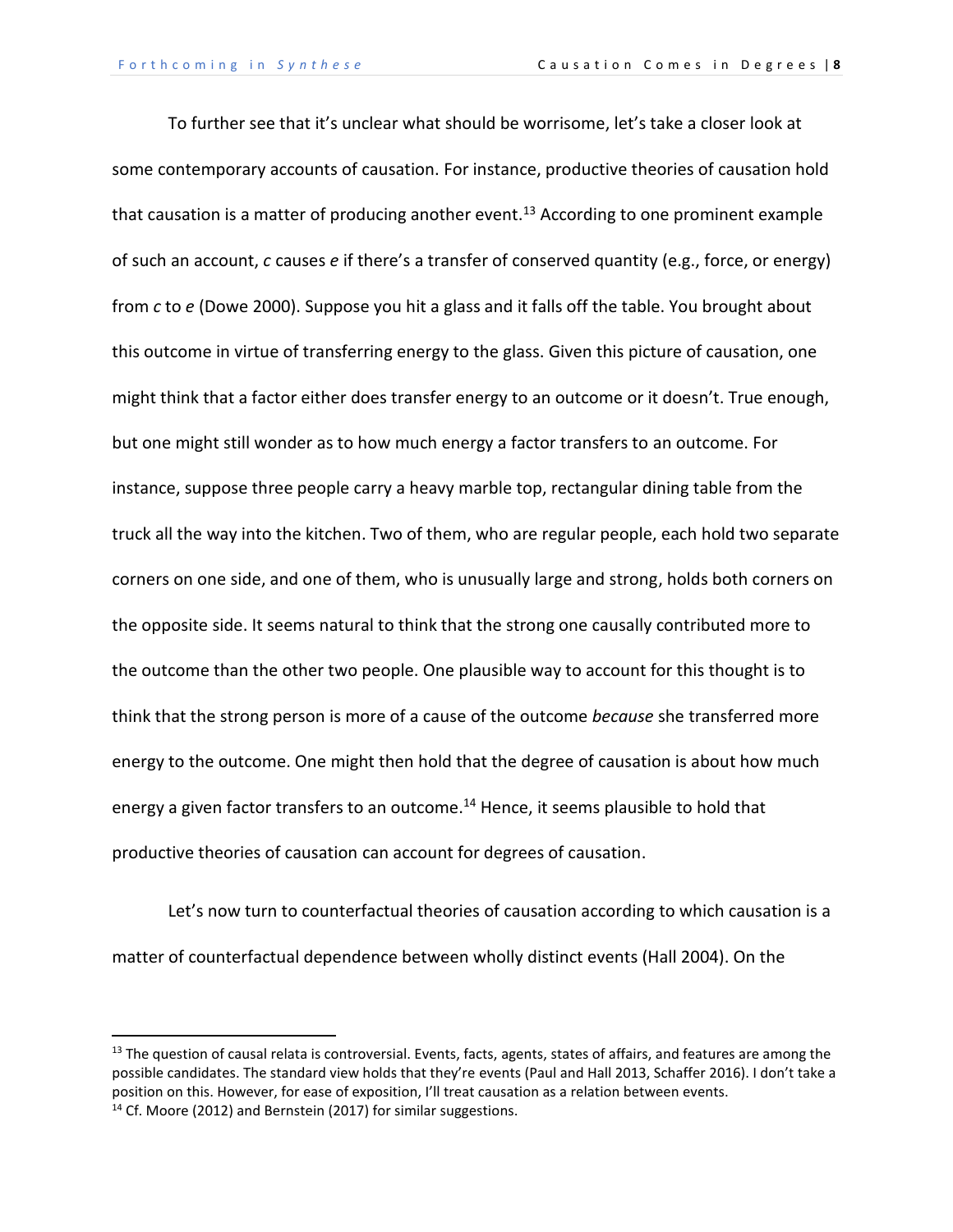simplistic counterfactual view *c* is a cause of *e* just in case *e* counterfactually depends on *c*. That is, *c* causes *e* just in case had *c* not occurred, *e* would not have occurred. The dependence relation in question doesn't initially seem to leave room for gradation: either the counterfactual dependence holds, or it doesn't. Hence, one might be inclined to hold that counterfactual theories of causation cannot account for degrees of causation. But this is mistaken. Consider the following scenario. Billy and Suzy work in an apple orchard. Today, they're asked to pick up 1000 apples that are ripe, firm and with no indents or discoloration. At the end of the day, Billy counts 400 apples in his basket, and Suzy 600. They bring the apples to the office and call it a day. It is natural to think that Suzy causally contributed more to, or she's more of a cause of, the outcome than Billy. Moreover, it seems plausible to think that Suzy contributed more even if Suzy and Billy spent equal amount of effort. They both worked nonstop, they are equally tired in the end, they spent equal amount of energy and so on. After all, Suzy might just have worked smart rather than hard, and hence got more work done. Now both Billy and Suzy together stand in a counterfactual dependence relation with the outcome—i.e., if not for both their conducts, the outcome wouldn't have occurred. But it is also true that the portion of the outcome that depends on Suzy's conduct is bigger than the portion of the outcome that depends on Billy's conduct. One might then hold that the degree of causation is about the portion of an outcome that counterfactually depends on a given factor.<sup>15</sup> Hence, it seems

<sup>&</sup>lt;sup>15</sup> This account is inspired by a suggestion made to me by Hille Paakkunainen. A similar suggestion can also be found in Tadros (2018). Notice that the outcome in question is easily decomposable into parts—i.e., 400 plus 600 apples. However, consider multiple people killing someone. It might be difficult to see how the talk of portions of the outcome, i.e., death, will apply in such a case. I'll assume that the general idea here could be adjusted after more sophisticated accounts of the portion of an outcome. There are also more fully developed counterfactual measures of degrees of causation that don't run into this problem. Cf. Chockler and Halpern (2004), and Lewis (2004). Chockler and Halpern's measure receives empirical support from people's actual causal judgements (Gerstenberg et al., 2018, Lagenhoff et al., forthcoming). Also consider pluralists (who hold that there are multiple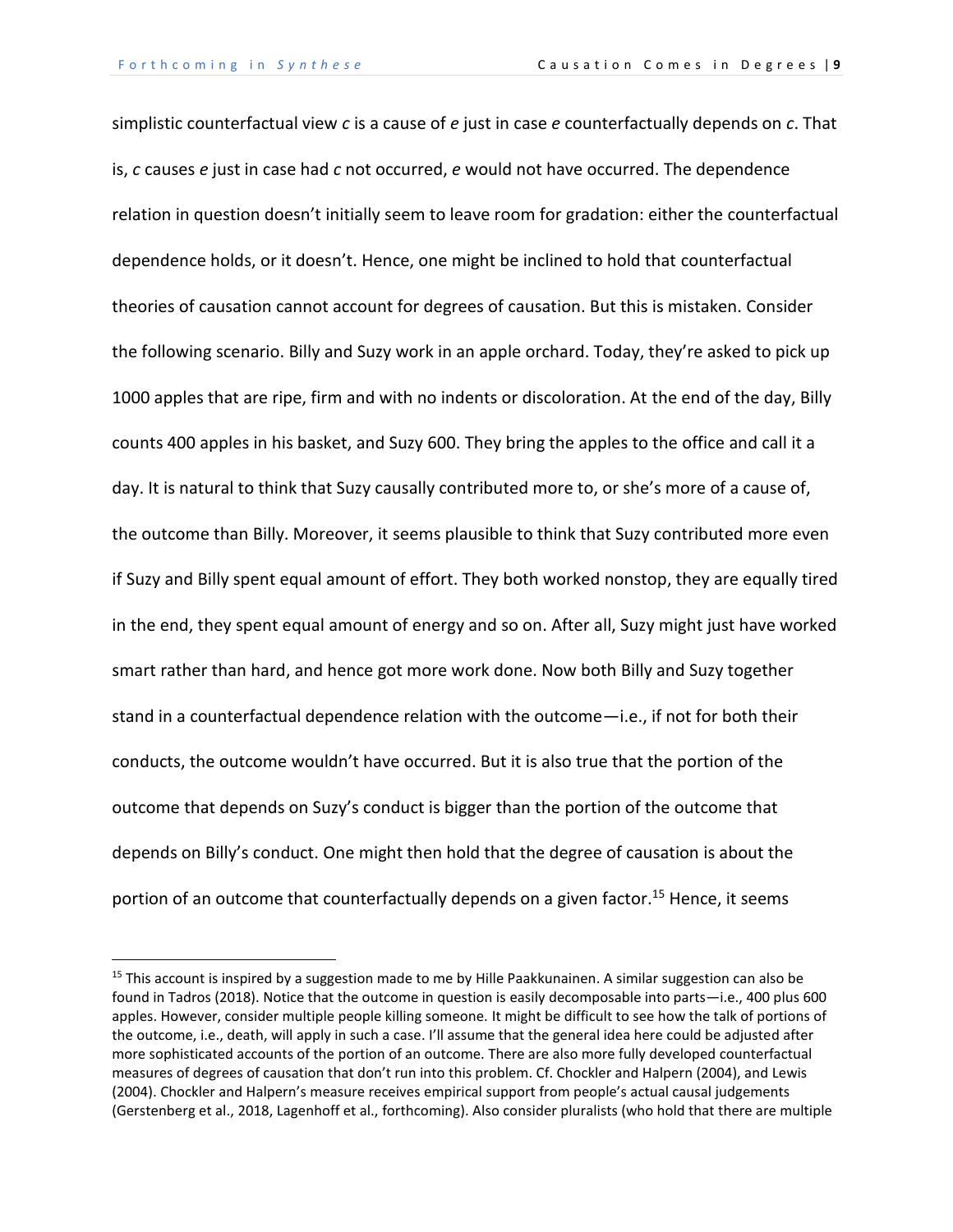plausible to hold that counterfactual theories of causation can account for degrees of causation.

Lastly, let's consider probabilistic theories of causation according to which causation is a matter of raising the probability of the occurrence of an event (Eells 1991). One might again think that a factor either does or it doesn't raise the probability of an outcome. But one might also wonder about how much a given factor increases the probability of an outcome. Consider the following scenario. Suzy had her six-monthly eye exam appointment yesterday, but missed it. She barely feels a problem with her glasses now, but they seem to work fine overall. And since her prescription didn't change in the last two years, she's not too worried about missing the appointment. She needs to drive thirty minutes to work but there's also a heavy rainstorm outside. She's a good driver, and she has driven in rainstorms before. Unfortunately, however, this time around she gets into an accident on her way to work. It seems that the heavy rainstorm is more of a cause of the accident than Suzy's eyesight. One might think that this is because mildly improper eyesight tends to bring about accidents only to a minimal degree, whereas heavy rainstorms have much bigger potential to bring about accidents. Or, while a mildly improper eyesight seldom brings about accidents, it's all too frequent that a heavy rainstorm brings about accidents. That is, a heavy rainstorm increases the probability of an accident much more than a mildly improper eyesight. One could then hold that a factor's

fundamental concepts of causation) (Hall 2004) and—what might be called—unifiers (who hold that the competing conceptions of causation can consistently be brought together under a single account) (Gerstenberg et al., forthcoming). It's open to both camps to hold that the binary question of whether *c* is a cause of *e* is to be evaluated by one conception of causation (e.g., the counterfactual conception) and the extent of *c*'s causal influence on *e* is to be evaluated by another (e.g., the productive conception, or the probabilistic conception). Such a tiered account can also avoid running into this problem. (Thanks to Matthias Rolffs for the suggestion.)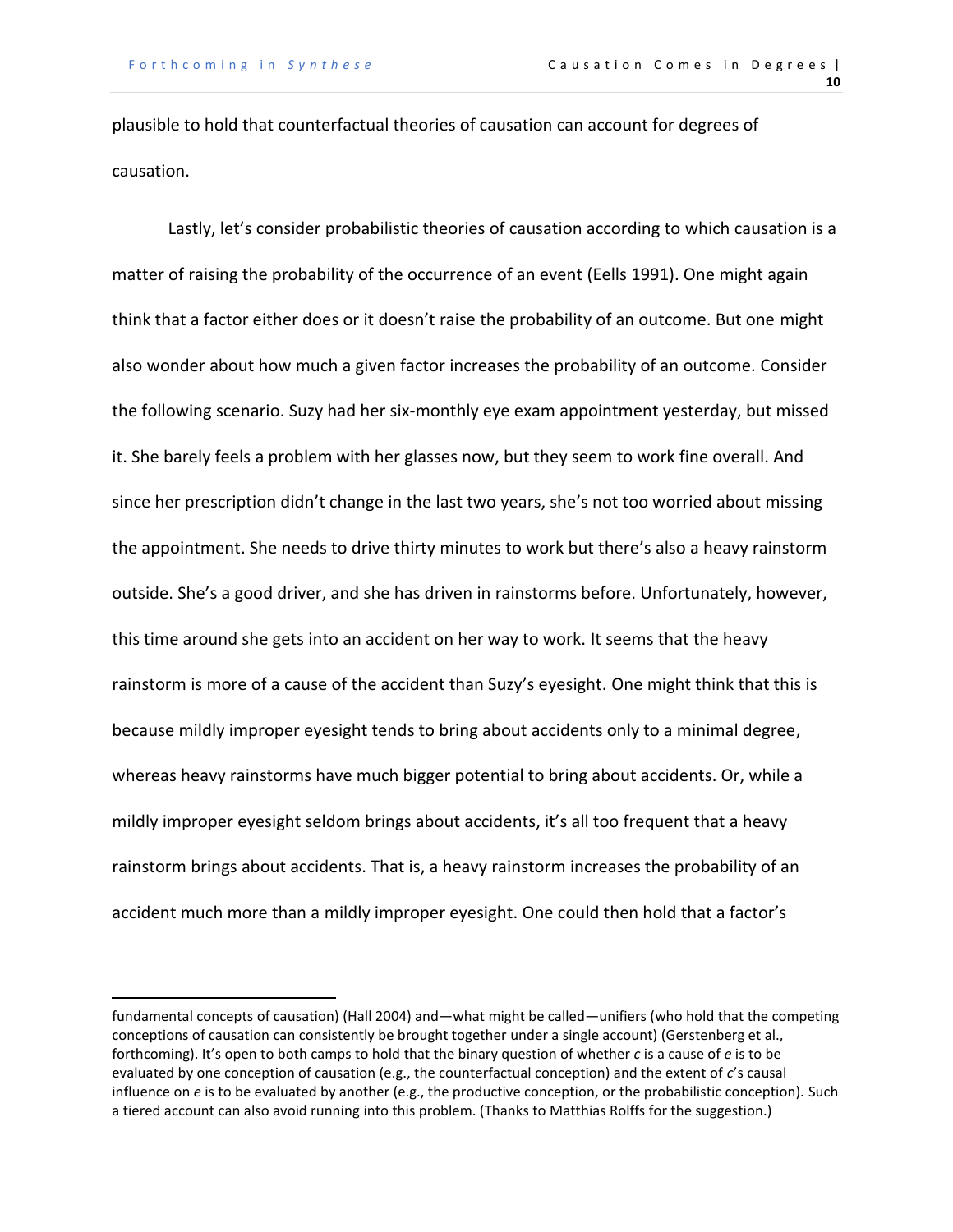degree of causal contribution is about how much that factor increases the probability of an outcome.<sup>16</sup> Hence, it seems plausible to hold that probabilistic theories of causation can account for degrees of causation.

To be sure, I don't mean that the accounts of causation above entail or even strongly suggest that there are degrees of causation. But these accounts don't inherently exclude a graded notion of causation either. Hence, I conclude that the first objection fails to raise a significant worry for the thesis that causation comes in degrees.

### **3. Objection 2: No Room for Thinking of More or Less of a Cause**

We now turn to the second objection. Suppose ten teenagers of varying strengths come together to push a boulder down the hill. None of them is strong enough to push the boulder on their own, and each of them is needed to get the job done. But if the inputs of each of these teenagers are necessary and none is sufficient for the outcome, then it is misleading to think of any of them as more/less strong or important cause of the outcome. After all, if any of them weren't there, the boulder couldn't have been pushed down. None of them on their own could push the boulder down either. Hence, the objector contends, if each factor is causally necessary

<sup>&</sup>lt;sup>16</sup> Cf. Kaiserman (2016) for further details on an account along these lines. I mean to suggest neither that this is the only way probabilistic theories of causation can account for degrees of causation, nor that the above is the only conception of probability or probabilistic theory of causation. See Fitelson and Hitchcock (2011) for a survey of several other proposals for analyzing degrees of causation in terms of probabilities. See Sprenger (2018) for a discussion on how to adjudicate between these competing proposals and his argument favoring one of them over the others. Moreover, the three kinds of theories of causation discussed above are not the only kinds of theories of causation. For instance, there are also primitivist theories of causation—i.e., those that suggest that causation is unanalyzable. Although it depends also on how much such a theory can tell us about causation despite its primitivism, it's possible that a primitivist theory can also account for degrees of causation. See Moore (2012, pp.447-8, 2013, p.126), and Mumford (2013) for discussions on this.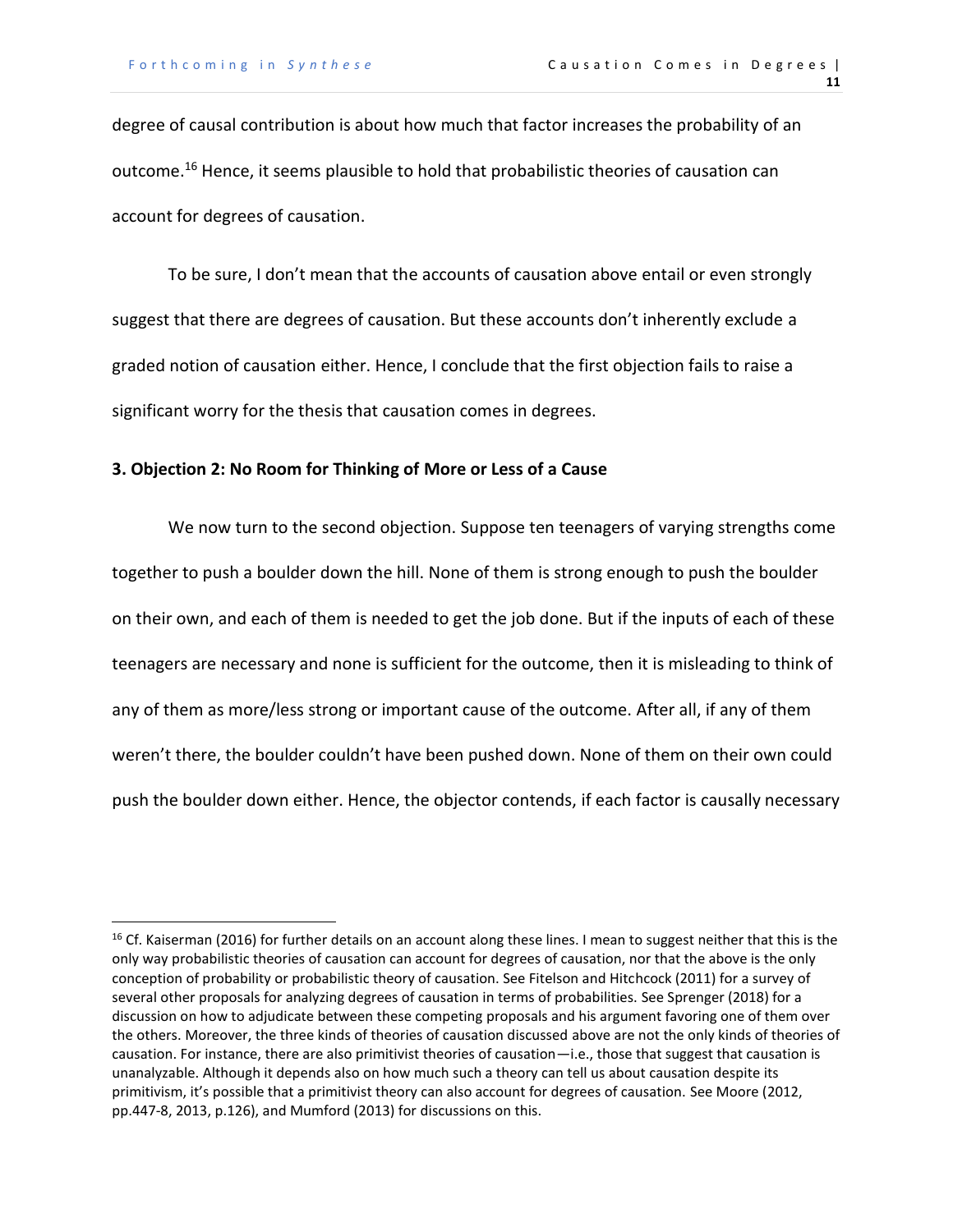and none is causally sufficient for the outcome, then there's no room for thinking about any of them as more/less of a cause of the outcome. 17

An initial worry about this objection might be that it's based on a specific kind of case one in which multiple people jointly cause an outcome. But the point in the objection could be further generalized since anytime we cause an outcome, there are multiple causal factors at play. For instance, lighting a match takes many other causal factors in addition to dragging the match across the striker—appropriate temperature, oxygen in the air, and so on. Here again, each of these factors is causally necessary—in the above sense—and none is causally sufficient for the outcome. However, one might still worry that the point isn't general enough—that *not* in all cases where there are multiple causal factors each factor is causally necessary and none is causally sufficient for the outcome. Take, for instance, overdetermination cases. By definition, they're the kind of cases where there are multiple sufficient causes for an outcome. Yet, I'll ignore this complication, and take that the objection raises a general enough concern.

The objection again is that, concerning a set of causal factors, if all of them are causally necessary and none is sufficient for an outcome, there's no room for thinking about any of them as more/less of a cause of the outcome. Yet, it's unclear why this should be the case. Suppose we need ten gallons of water in a tank. It so happens that Suzy has seven gallons of water, and Timmy has three, and no one else has any water. Suzy and Timmy pour the water they have into the tank, and we have the ten gallons of water. Both Suzy's action and Timmy's

<sup>&</sup>lt;sup>17</sup> Thanks to Robert Van Gulick for raising this objection. Zimmerman (1985) raises a similar concern and argues that we should avoid the talk of causing an outcome in varying extents. See Northcott (2005a) for a similar concern and his reply to it.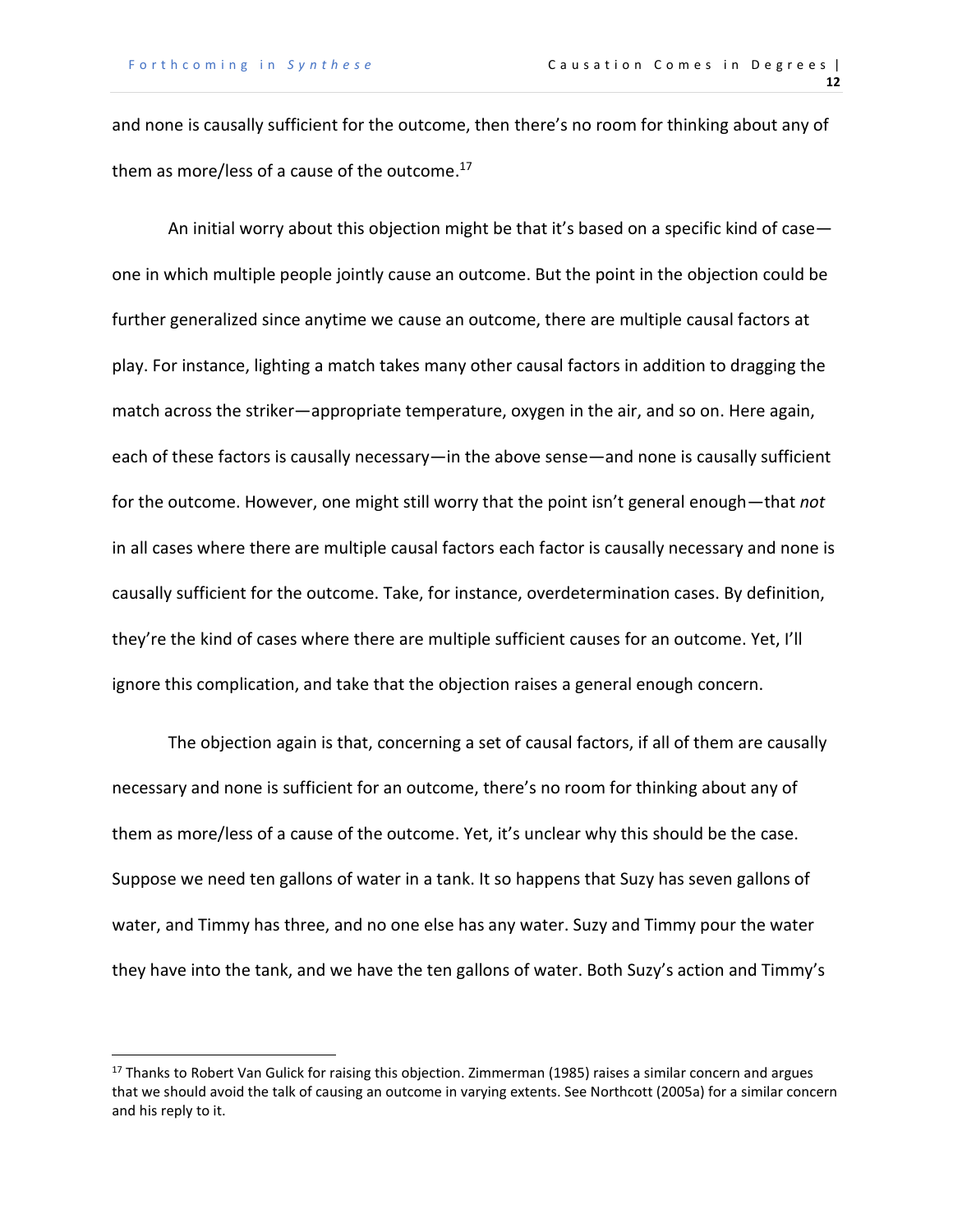action are causally necessary—in the above sense—and none is causally sufficient for the outcome. But it seems appropriate to think that Suzy is more of a cause of the outcome, or she causally contributed more to the outcome, than Timmy. One might further think that this is because Suzy increases the probability of the outcome more, or because she transfers more energy to the outcome. The point is that, regarding a set of causal factors, even if all of them are causally necessary and none is sufficient for an outcome, they could still differ in respects that are plausible ways of thinking about degrees of causation. Hence, I conclude that the second objection fails to show that causation doesn't come in degrees.

# **4. Objection 3: The Notion of Degrees of Causation Is an Illusion**

Let's now turn to the third objection. Sartorio (2020) argues that the thesis that causation comes in degrees is false. Her argument relies on two criteria for measuring degrees of causation that she suggests. I'll now present these criteria first and then her argument. Consider the following pair of cases:

*Bullet:* You are the only shooter aiming at a victim. You shoot and the victim dies.

*Bullet-with-Bird:* When you shoot, a bird collides with the bullet and slows the bullet down a bit, reducing its momentum in such a way that it alone is no longer enough to kill the victim. But the bird's flying by also independently dislodges a loose boulder that is not large enough to crush the victim to death on its own. Although neither the bullet nor the boulder is enough in itself to cause the death, *together* they are sufficient to cause it.

On the assumption that there are degrees of causation, it seems natural to think that you make

a less substantial contribution to victim's death in *Bullet-with-Bird* than you do in *Bullet*. We can

account for this thought via the following criterion:

**(Sufficiency Criterion)** How much a cause contributes to an effect is a matter of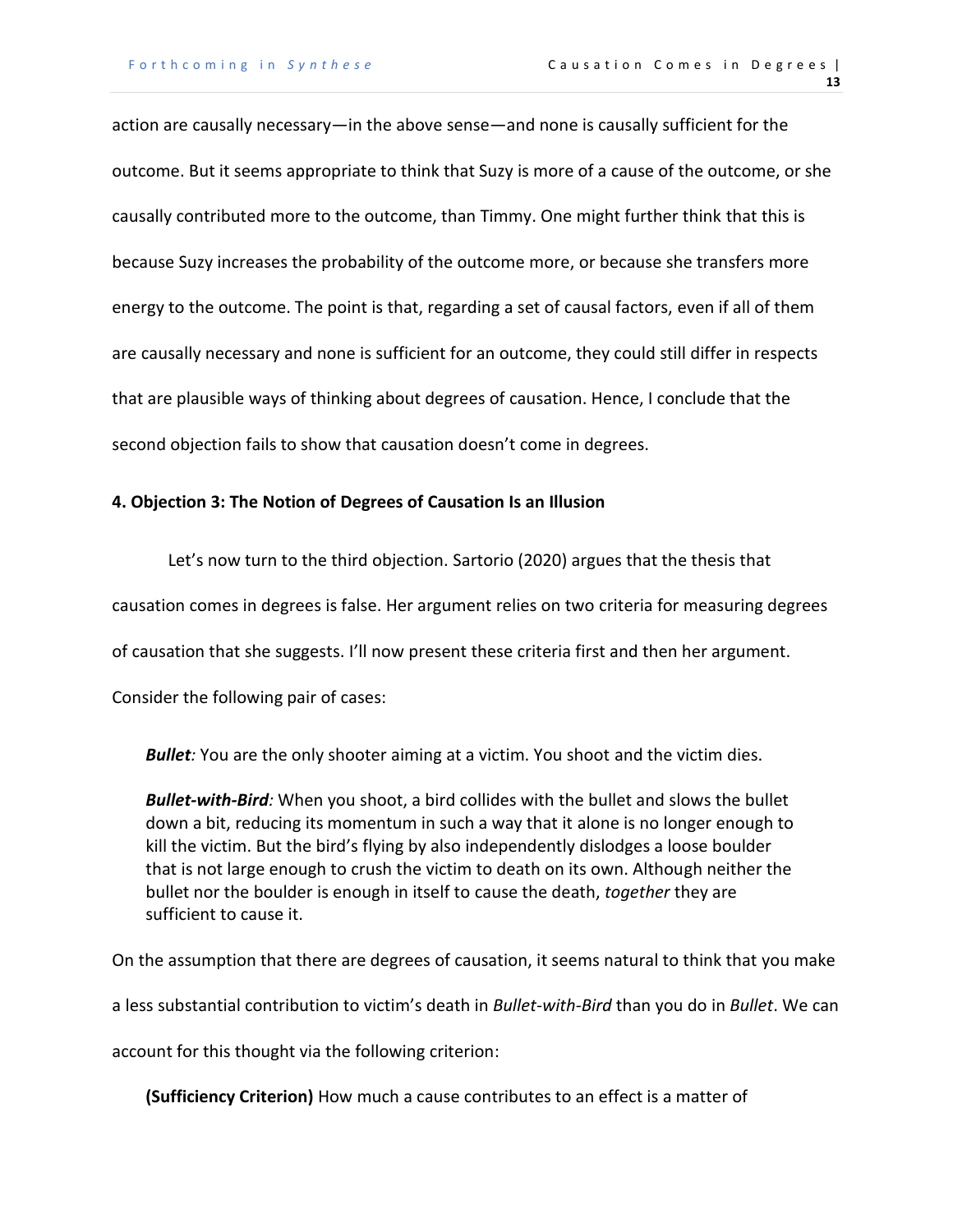how close it comes to providing a *sufficient* condition for an effect.

In *Bullet*, your bullet on its own is sufficient to kill the victim. Whereas in *Bullet-with-Bird*, your

bullet doesn't come as close to being sufficient to kill the victim. Hence, you are less of a cause

of the death in *Bullet-with-Bird* than you are in *Bullet*.

Consider also the following two cases:

*Difference:* You are the only shooter aiming at a victim. You shoot and the victim dies.

*No Difference:* Unbeknownst to you, you are one of many shooters who are aiming at a victim. It takes one bullet to kill the victim. You shoot, and so does each of the other shooters. All the bullets reach the victim simultaneously, and the victim dies.

It seems plausible to think that you made a more substantial contribution to the victim's death

in *Difference* than in *No Difference*. In *Difference*, the victim's death very crucially depends on

you, whereas in *No Difference* the victim would have died even if you weren't there. We can

account for this thought via the following criterion:

**(Necessity Criterion)** How much a cause contributes to an effect is a matter of how close it comes to providing a *necessary* condition for an effect.

In *Difference*, your bullet is necessary to kill the victim—whether the victim lives or dies hinges on what you do. Whereas in *No Difference*, your bullet is one among many that are sufficient to kill the victim—it's far from being necessary for the victim's death. Hence, you are more of a cause of the victim's death in *Difference* than in *No Difference*.

The trouble begins, Sartorio argues, once we contrast *Bullet-with-Bird* with *No Difference*. Notice that your bullet is sufficient to kill the victim in *No Difference*, but not in *Bullet-with-Bird*. Notice also that your bullet is necessary for the victim's death in *Bullet-with-Bird*, but not in *No Difference*. It follows that according to **Sufficiency Criterion** you're more of a cause of the victim's death in *No Difference*, but according to **Necessity Criterion** this is false.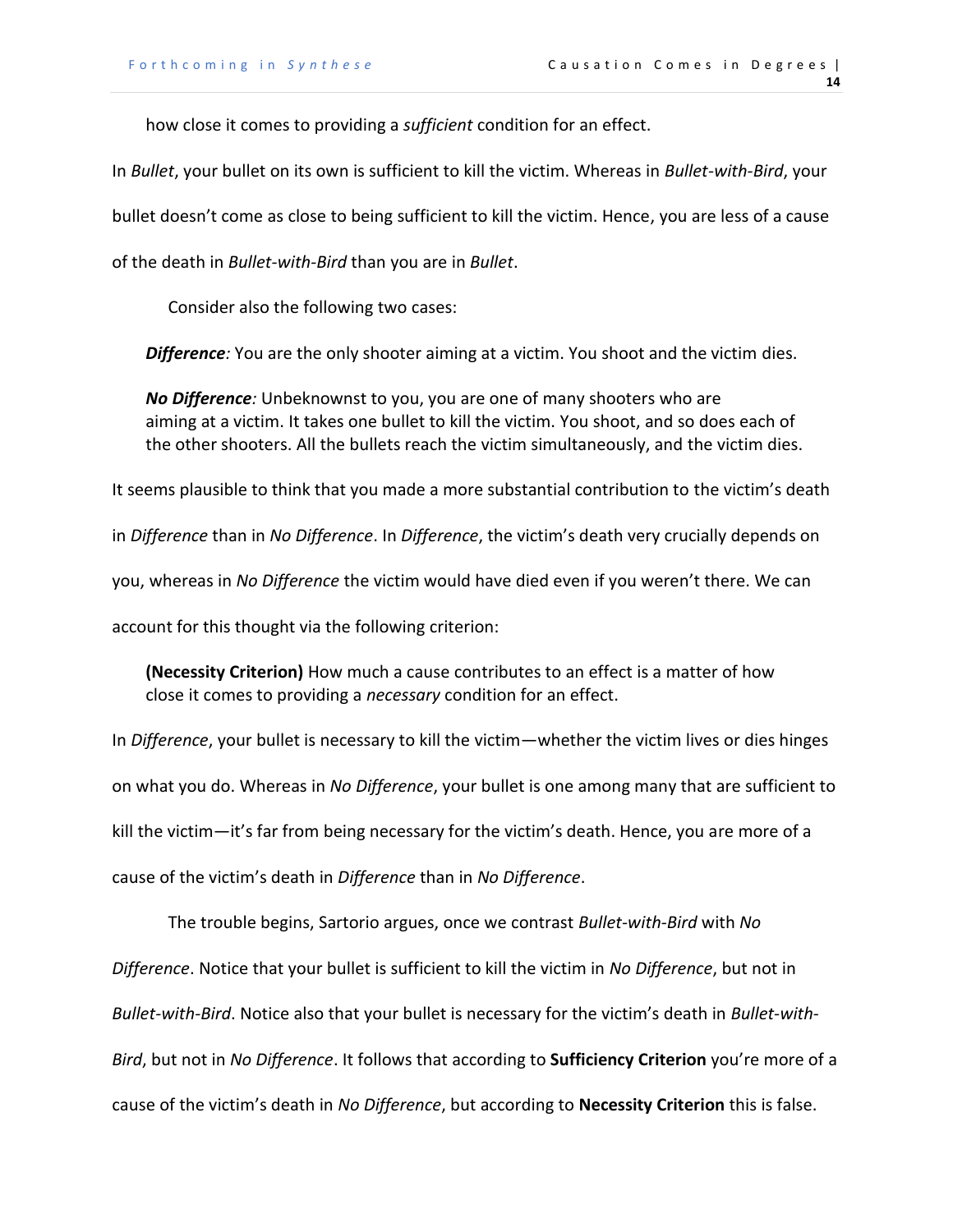And according to **Necessity Criterion** you're more of a cause of the victim's death in *Bullet-with-*

*Bird*, but according to **Sufficiency Criterion** this is false. Pointing out this mismatch, Sartorio

raises the question as to in which case you actually are more of a cause. In response, she says:

Here I am at a loss about what to say. I feel like I just do not have any clear intuitions anymore. I find myself wanting to say: well, in a sense, [the] contribution is more significant in [one] case, and in another sense it is more significant in the [other] case. But this is unhelpful. (Sartorio 2020, p.352)

She concludes that the idea that causation comes in degrees is an illusion.<sup>18</sup>

However, this conclusion is unwarranted. It seems premature. We don't typically think that if two accounts of *x* sometimes give us conflicting results about *x*, (it's good reason to think that) *x* is an illusion. Take, for instance, two principles of morally right action—the utilitarian principle and the Categorical Imperative. Sometimes they give us conflicting results about whether an action is morally right. But hardly anyone concludes because of this that moral rightness is an illusion.

Indeed, more similarly to the subject at hand, theories of causation sometimes conflict in their verdicts about whether a given factor is a cause of an outcome or not. Take a simple counterfactual theory of causation according to which, again, *c* is cause of *e* just in case had *c* not occurred *e* would not have occurred. This theory can't properly account for overdetermination, since in overdetermination there are multiple sufficient causes.<sup>19</sup> Take any

<sup>18</sup> **Sufficiency Criterion** and **Necessity Criterion** might turn out to be a single criterion which might eliminate the mismatch in question. There's also some empirical support for the idea that the best way to account for the seemingly competing causal judgements based on necessity and sufficiency is via a unified account of degrees of causation (Icard, Kominsky, and Knobe 2017). However, this may not be enough to respond to Sartorio. As she grants it, there are still other plausible criteria for measuring degrees of causation, and she would contend that she could come up with other examples of the same kind of mismatch using them instead (cf. Sartorio 2020, p.351). <sup>19</sup> Cf. Moore (2009, p.354) and Dowe (2013, pp.115-6) for brief discussions on this. For ease of exposition, I use the simple counterfactual theory of causation. But even the more sophisticated counterfactual theories of causation can't properly account for overdetermination (Paul and Hall 2013, pp.149-51).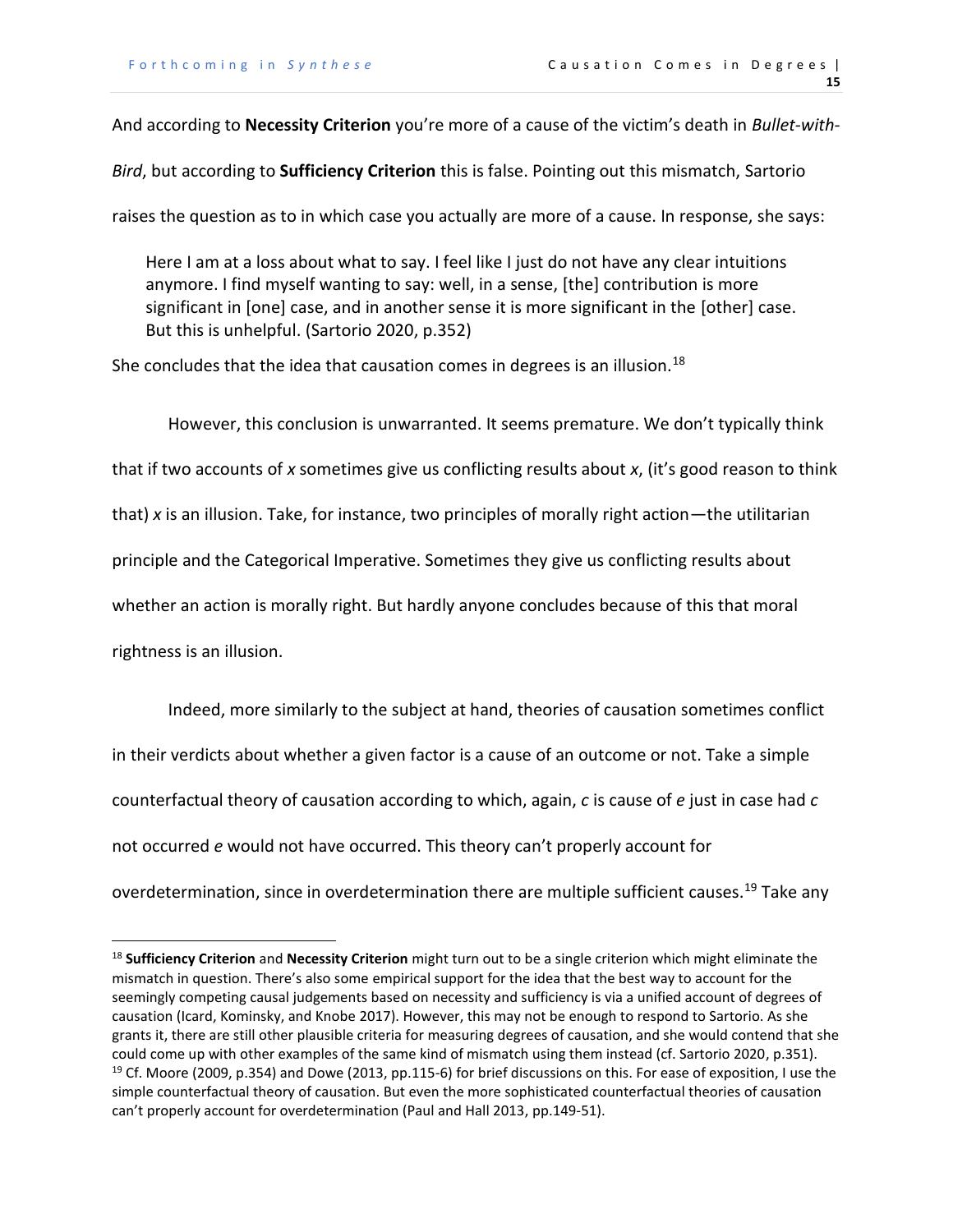of the factors involved in an overdetermination case, it's false that had that factor not occurred the outcome wouldn't have occurred. Hence, we get the result that for any given factor involved in overdetermination, that factor isn't a cause of the outcome. But, according to one prominent productive theory of causation, causation is a matter of energy transference between a cause and an effect. Hence, if there's energy transference between a factor and the outcome in an overdetermination case, that factor counts as a cause of the outcome. Plausibly then each of those factors involved in that overdetermination case counts as a cause of the outcome (Moore 2009, p.105). For another well-known example, while productive theories typically can't count omissions as causes, counterfactual theories typically can (Paul and Hall 2013, pp.190-5). Consequently, some think that this counts against productive theories of causation while some think that omissions can't be causes. We can further multiply these sorts of examples. The point is that no one concludes based on these considerations that causation is an illusion.

To be fair, Sartorio's argument also includes explaining away "the appearances" in some cases where we need degrees of causation. Hence, as Sartorio (in personal communication) draws my attention to it, her argument is of the following kind: Here's a puzzle about *x*, and the best way out of it is explaining away the appearances about *x*. However, this still seems problematic to me for three reasons. First, as I'll show in section six below, the kind of cases where we need degrees of causation span much wider. Second, it seems premature to call for explaining away the appearances based on the given reason. It's ubiquitous in philosophy that competing theories on a given subject sometimes give us conflicting results. Compatibilist and libertarian theories sometimes give us conflicting results about whether someone is morally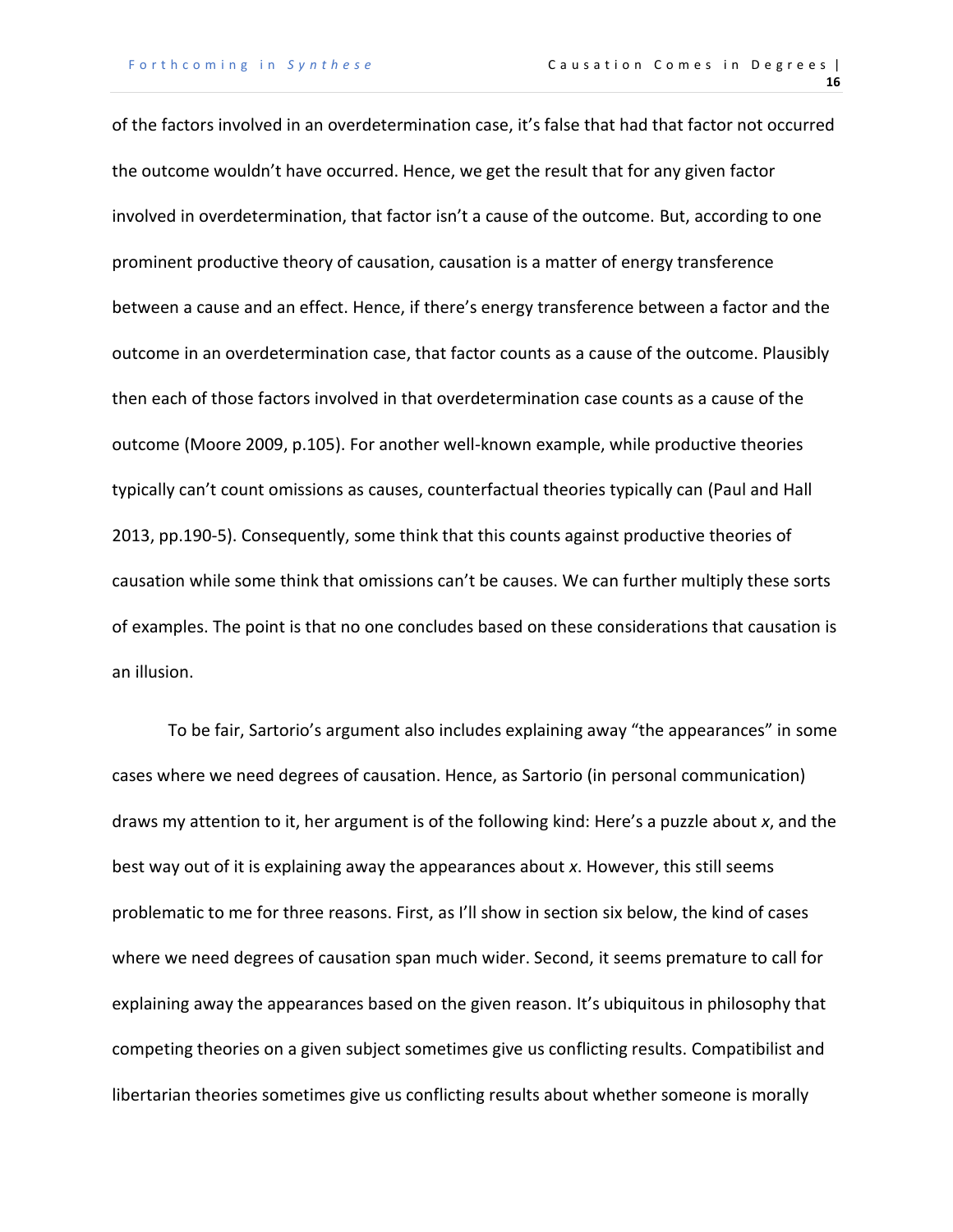responsible. Internalist and externalist theories of epistemic justification sometimes give us conflicting results about whether a given belief is justified. The utilitarian principle and the Categorical Imperative sometimes conflict in their verdicts about whether a given action is morally right. But hardly anyone calls for explaining away moral responsibility, or epistemic justification, or moral rightness because of this. Third, the call for explaining away the appearances seems premature also because degrees of causation hasn't received much attention in the causation literature yet (Tadros 2018, p.408). Due partly to this lack of attention, Mumford says that he would hope that all *future* theories of causation take as a desideratum that degrees of causation must be accommodated (Mumford 2013, p.111, my emphasis). I conclude then that the third objection doesn't show that causation doesn't come in degrees.

## **5. Objection 4: Unacceptable Moral Implications**

We now turn to the fourth and final objection. It is sometimes argued that the thesis that causation comes in degrees leads to unacceptable moral results.<sup>20</sup> Consider the case of ten teenagers again. Suppose they're trying to push the boulder down the hill to save a climber's life who got stuck under that boulder. They are of varying strengths—say, one is a little bit stronger than all the others who are equally strong. But all of them do everything they can to save the climber. And again, none of them are strong enough to push the boulder on their own, and hence each of them is needed for the outcome. They push the boulder down the hill and save the climber.

<sup>&</sup>lt;sup>20</sup> Cf. Sartorio (2010, pp.836-7), Alexander (2011, pp.307-8), Alexander and Ferzan (2012, p.84).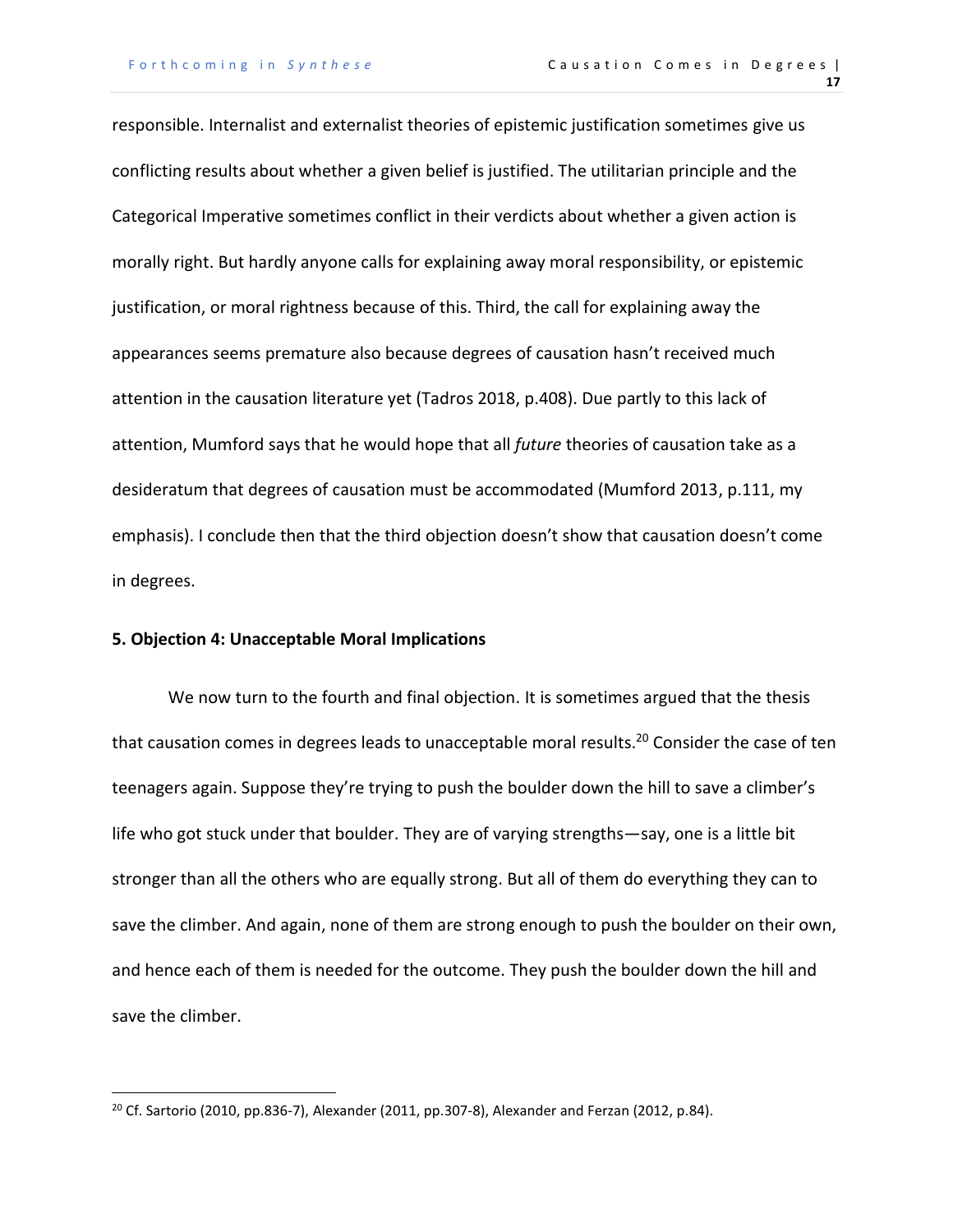If causation comes in degrees, it seems plausible to think that the strongest teenager is more of a cause of saving the climber's life than all the others. This might in turn imply that she is more morally responsible—i.e., more praiseworthy—than all the others. However, one might object that this is implausible. It's not like any of the rest of the teenagers worked any less. They held nothing back. Each of them did everything they can to save the climber. Hence, the objector continues, all the teenagers deserve equal degree of moral praise. The objector then concludes as follows. Since the false result that the strongest teenager deserves more moral praise follows from the thesis that causation comes in degrees, this thesis must be false.

In response, firstly, even if the result in question *is* implausible, it doesn't follow that causation doesn't come in degrees. The argument above is this:

- **P1.** If causation comes in degrees, then the strongest teenager is more morally praiseworthy than all others.
- **P2.** The strongest teenager is not more morally praiseworthy than all others.
- **C.** Hence, causation doesn't come in degrees.

However, one might question whether the consequent of **P1** is entailed by the thesis that causation comes in degrees. After all, what follows from this thesis alone is *at most* that the strongest teenager is more of a cause of saving the climber than all others. That the strongest teenager is more morally praiseworthy follows only when we pair this thesis with an additional thesis: all else equal, the more one causally contributes to an outcome, the more morally praiseworthy one is for that outcome. That is, roughly, moral responsibility in the basic desert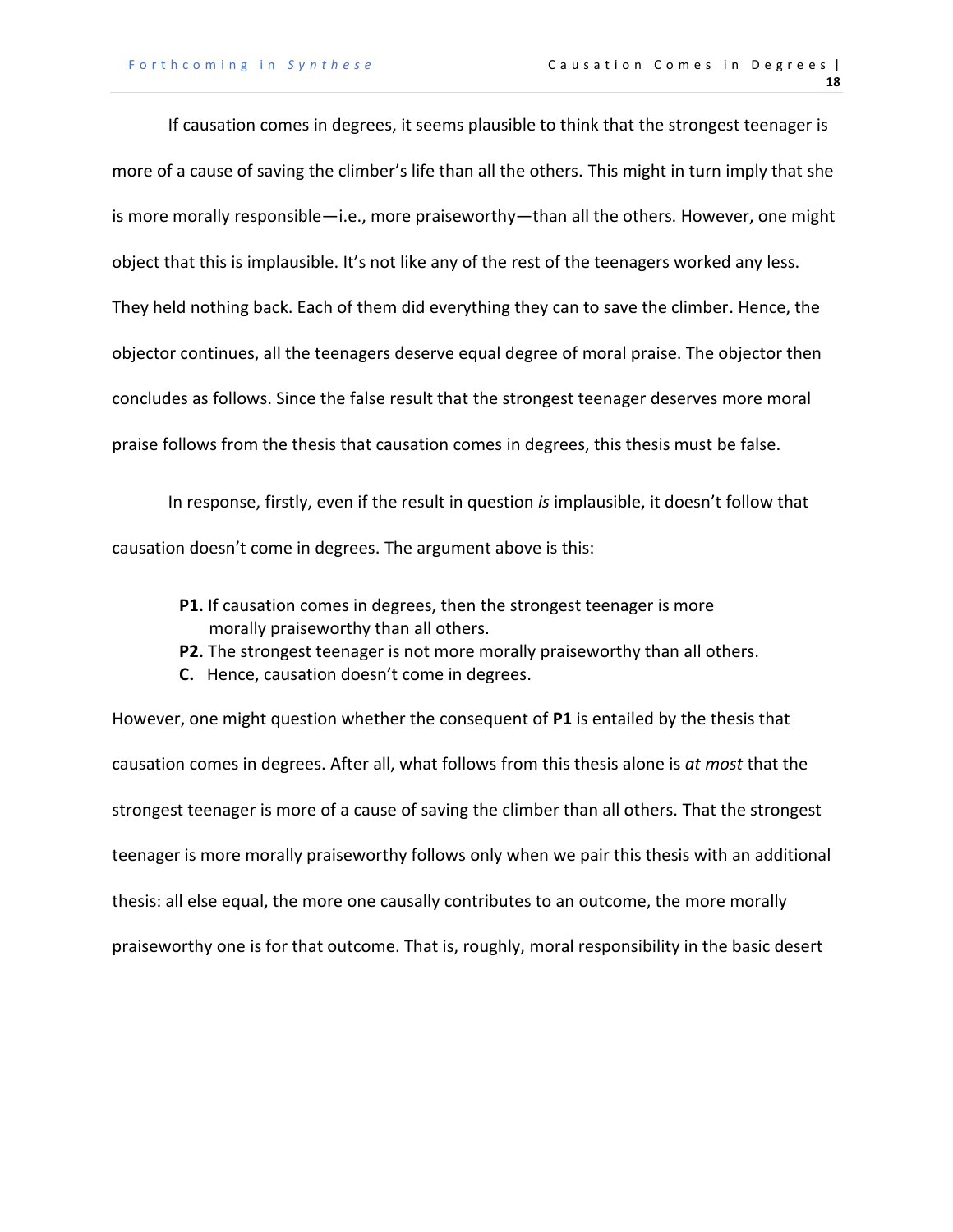sense is proportionate to causal contribution.<sup>21</sup> Call this thesis **Proportionality**. So now **P1** above must be revised as follows:

**P1\*.** If causation comes in degrees *and* moral responsibility is proportionate to causal contribution, then the strongest teenager is more morally praiseworthy than all others.

The new conclusion of the above argument will then be as follows:

**C\*.** It is false that: causation comes in degrees *and* moral responsibility is proportionate to causal contribution.

Equivalently, **C\*** says that either causation *doesn't* come in degrees or moral responsibility is

*not* proportionate to causal contribution. But this is far from showing that causation doesn't

come in degrees. It's consistent to hold that causation comes in degrees, but that

**Proportionality** is false. 22

Secondly, notice that even the claim that the strongest teenager causally contributes more to saving the climber than all others isn't entailed by the thesis that causation comes in degrees. This is because the claim assumes a specific criterion for measuring degrees of causation—i.e., something like the productive account of causal contribution mentioned above. There might be other criteria for measuring degrees of causation that tells us that all the teenagers causally contributed equally to saving the climber. In that case, one could reject **P1\*** and avoid **C\***. Hence, one might embrace both **Proportionality** and the thesis that causation comes in degrees. Indeed, it might turn out that all or most of the plausible criteria for

<sup>&</sup>lt;sup>21</sup> Some philosophers hold that this is true (e.g., Mumford 2013, Bernstein 2016, 2017). After Bernstein (2017), I'll call this thesis **Proportionality**.

 $22$  Some philosophers hold that moral responsibility (i.e., blameworthiness and praiseworthiness) depends only factors internal to agents (Kershnar 2018, ch.7, Khoury 2018). If this is true, then causal contribution is irrelevant to moral responsibility, and hence it's false that moral responsibility is proportionate to causal contribution.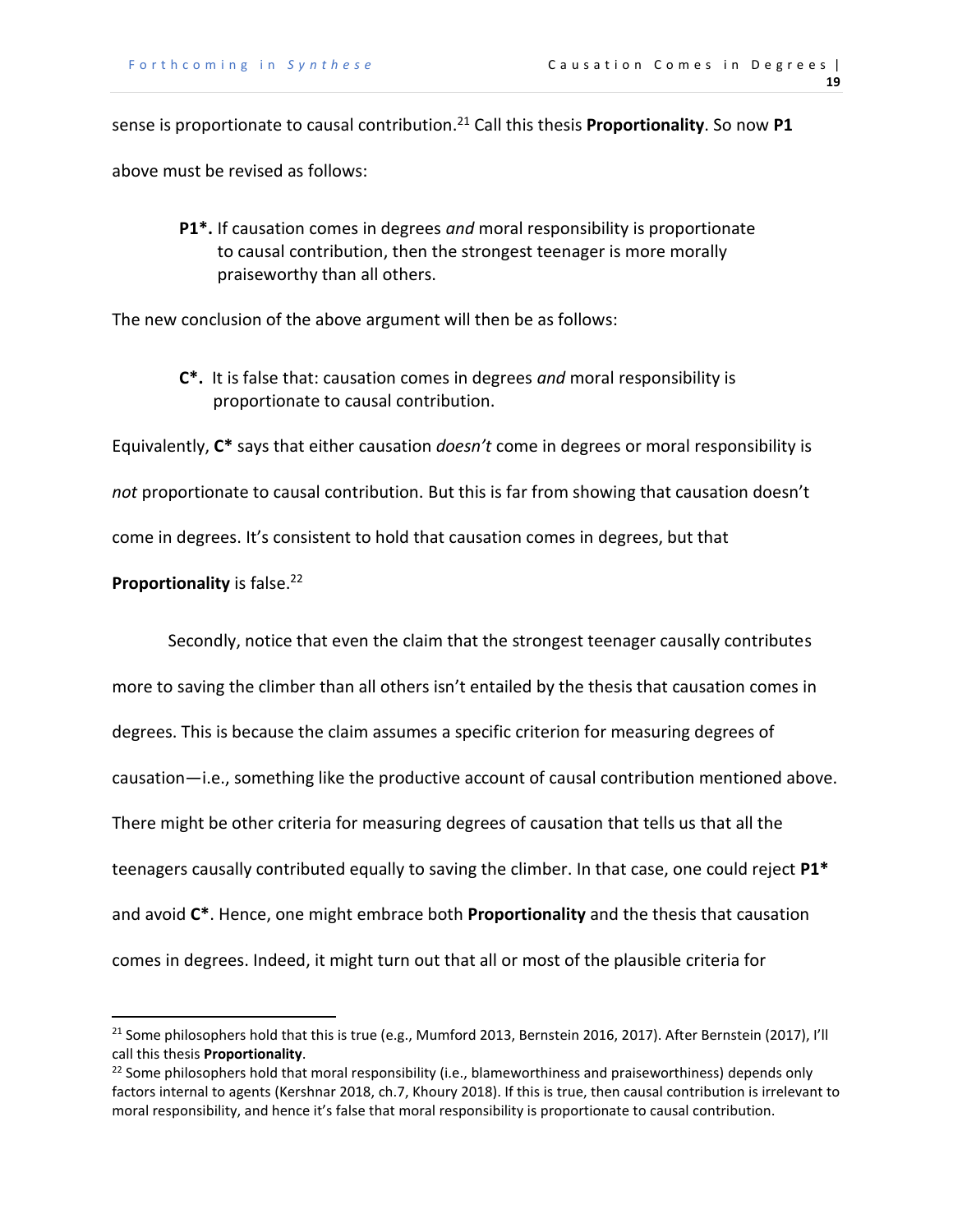measuring degrees of causation, when paired with **Proportionality**, entail implausible results. In that case, one could still revert to holding that causation comes in degrees and denying **Proportionality**.

Third, and lastly, one might want to resist the idea that the result in question is implausible. After all, many philosophers believe that what one causes is relevant to—i.e., increases—one's degree of moral responsibility in the basic desert sense.<sup>23</sup> If this is correct, then it's plausible to hold that one's degree of moral responsibility for an outcome should increase proportionately with the degree to which one causes that outcome. That is, one should be morally responsible only for the part or the proportion of the outcome that one causes. One might then hold that the strongest teenager is more praiseworthy than the others because she did more of the saving. I conclude then that the fourth objection doesn't show that causation doesn't come in degrees.

# **6. It Is Too Costly to Deny That Causation Comes in Degrees**

I presented the four main objections from the literature to the thesis that causation comes in degrees and argued that they fail. Now why should we think that this thesis is true? Relatedly, what is the cost of denying this thesis?

Let's begin by noting that our everyday thought and talk make extensive use of a graded notion of causation. We often wonder about degrees of 'causal potency,' of 'causal

<sup>23</sup> Cf. e.g., Moore (2011, p.496), Rosen (2011, p.405), Mumford (2013, pp.109-10). While Moore (2011, p.496) says "roughly one-half of the philosophic community" accepts it, Mumford (2013, p.109) even says that the idea is "perhaps… too self-evident to require an argument at all." Also, basically all those who accept resultant moral luck are committed to the idea that one's causal responsibility increases one's moral responsibility in the basic desert sense. Cf. Nelkin (2019) for a recent overview on the debate over moral luck.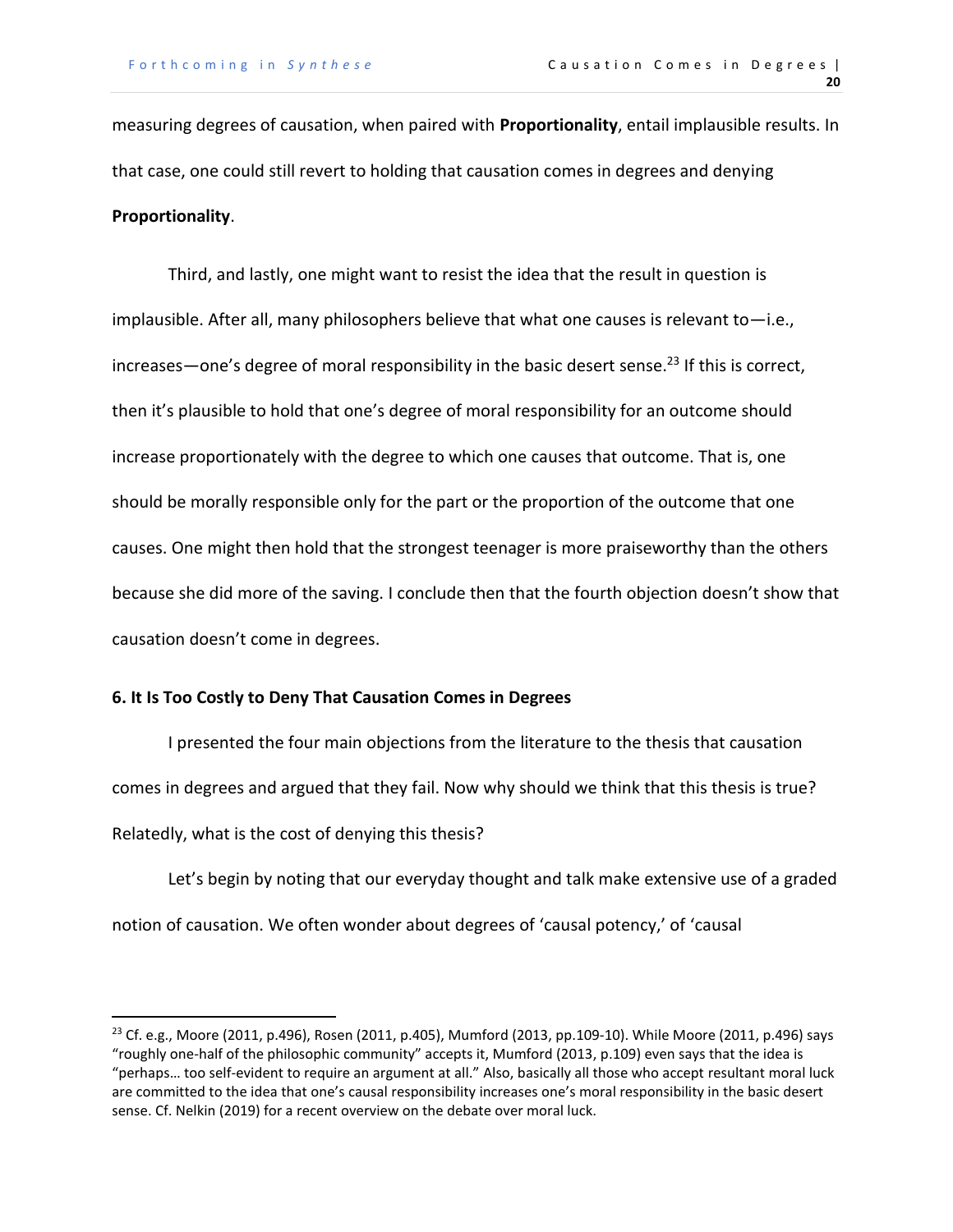contribution,' of 'causal efficacy'; something being a 'main,' 'chief,' or 'principal' cause of an outcome; something being 'stronger/weaker,' 'more/less important,' cause of an outcome. For instance, one might wonder if it's the bad road conditions or poor driving skills that's more of a cause of traffic accidents. One might wonder whether it's the traffic or his driving skills that contributes more to his being often late to work. A high school student might believe that it's more because of her math teacher than any other of her teachers that she's graduating with honors. A young novelist might hold that Emily Brontë is the most important reason why he's a novelist.<sup>24</sup>

Note that these sorts of inquiries and beliefs also affect our attitudes and behaviors in very specific ways. Plausibly, if it's the bad road conditions that's more of a cause of accidents, we would prioritize investing into fixing the roads. If it's more or mainly due to your poor driving skills that you're often late to work, you might want to invest into improving your driving skills. If it it's more or mainly due to traffic that you're often late, you might want to consider relocating instead. The high school student above presumably will respect her math teacher more than any other of her teachers, and might even plan on keeping in touch with the math teacher after graduation. The young novelist above might be willing to buy a wellpreserved, first edition copy of Emily Brontë's classic novel *Wuthering Heights* even if the price is exorbitant. Note that these thoughts and attitudes seem intuitively very plausible. Note also

<sup>&</sup>lt;sup>24</sup> Ordinary expressions of causal judgements—especially taken on their own—might be approached with caution for they might be indicative of that which is little metaphysical significance. However, it should be a virtue of a view if it's consistent with such expressions. Also, a growing body of psychology literature presents considerable empirical evidence that people's causal judgements themselves presuppose a graded notion of causation (cf., e.g., Lagnado et al., 2014, Gerstenberg et al., 2018, Lagenhoff et al., forthcoming).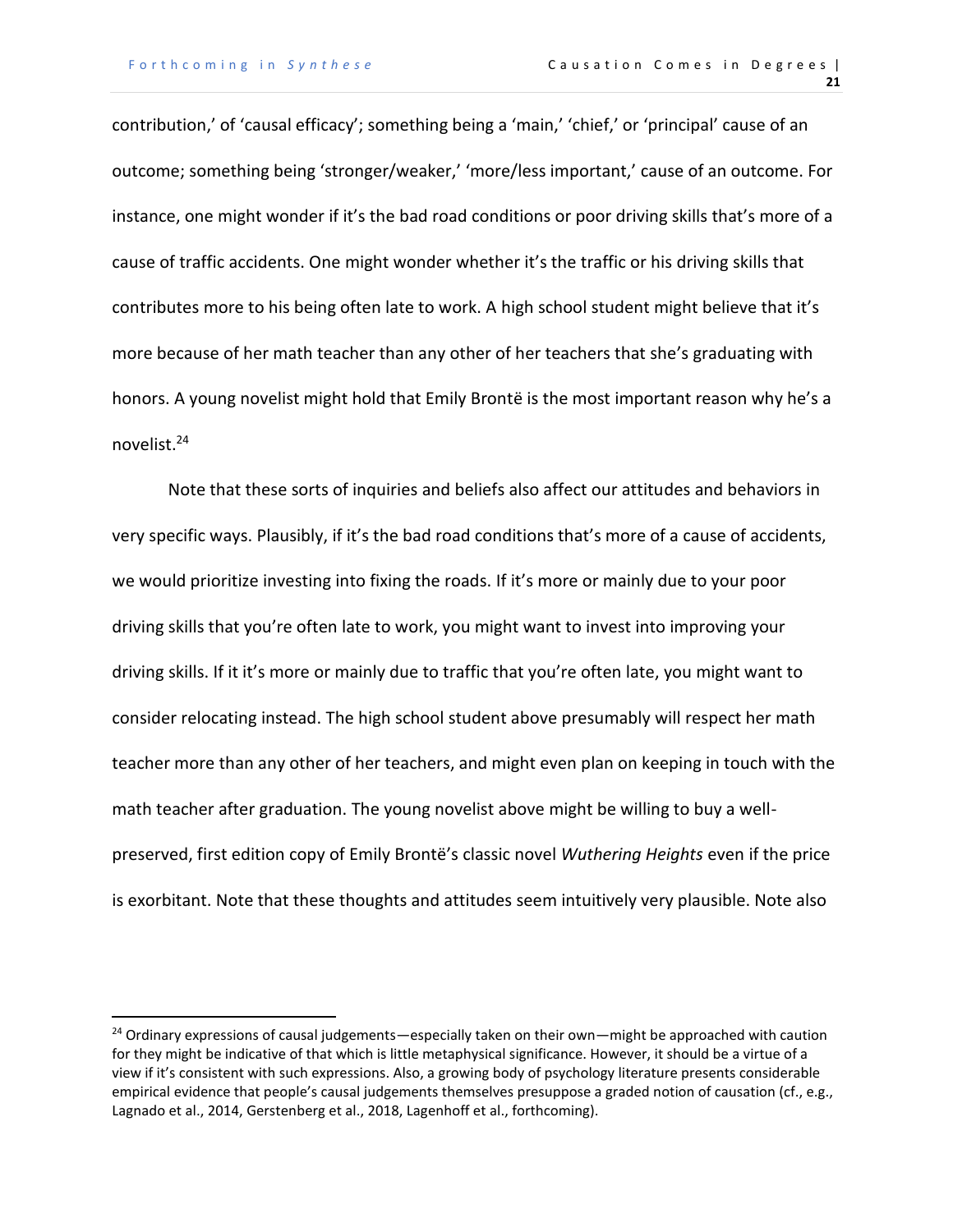that it's hard to see how we could properly make sense of these thoughts and attitudes if we deny that causation admits of degrees.

A graded notion of causation also undergirds many substantial scientific, legal, and philosophical theses. For instance, a historian might think that nationalism was more of a cause of the First World War than militarism. A physicist might think that gravity is more of a cause of a particle's acceleration than the presence of an electric field. A medical scientist or a physician might think that one medicine is more causally effective in curing a certain illness than another, or wonder how causally powerful a certain carcinogen is to kill patients. <sup>25</sup> Consider also the very live debate, among experts from various scientific fields, on what factor (e.g., which country, politician, or policy) is more of a cause of the Covid-19 pandemic death toll. These sorts of theses and inquiries seem perfectly sensible, and again they have wide ranging affects—from our personal attitude towards a politician to a country's position in international relations.

Moreover, how significant a causal role one plays in generating an outcome can be relevant to the degree of one's moral duty in reparations, or one's legal liability, regarding that outcome (Miller 2001, Moore 2009, Kaiserman 2017). Whether it was the rain or a driver's degree of drunkenness that was the main cause of an accident can be relevant in personal or legal disputes. Of the two relevant factories, how much each of them contributed to the pollution of a river can be relevant for the question regarding reparations. It's again difficult to see how we can properly make sense of any of these thoughts and theses if we deny that

<sup>&</sup>lt;sup>25</sup> Cf. Northcott (2005a, 2005b, 2013), Korb, Nyberg, and Hope (2011), Kaiserman (2016, 2018), Sprenger (2018) for further examples and more detailed discussion.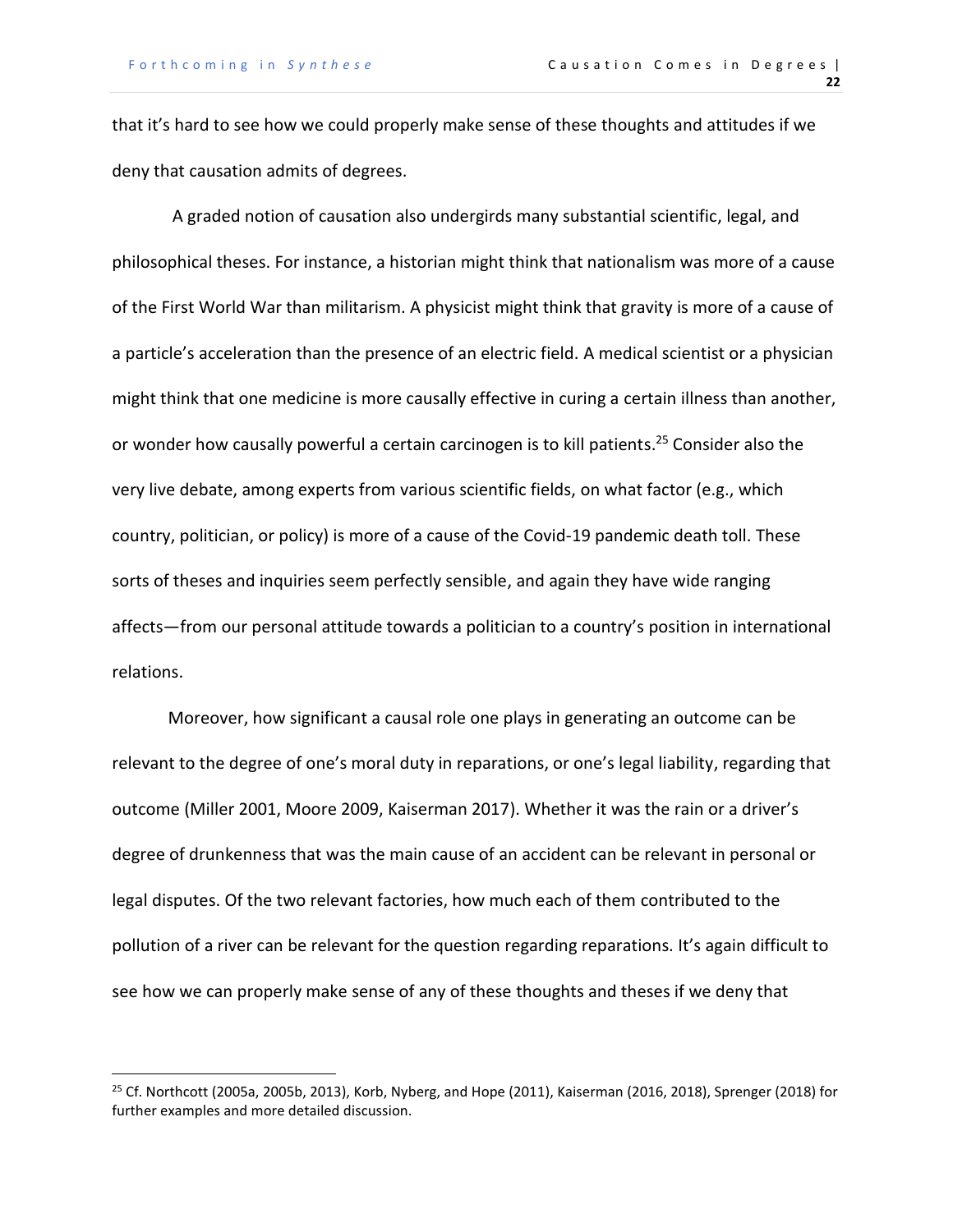causation comes in degrees. It seems then that a graded notion of causation is intuitively very plausible, and its denial is theoretically too costly.

Now, I don't deny that there might be competing explanations—ones that don't appeal to degrees of causation—for (at least some of) the thoughts, theses, and attitudes above. One might wonder, for instance, whether what undergirds the scientific theses above is a notion of degrees of explanatory importance rather than degrees of causation.<sup>26</sup> Recall also the discussion in the previous section that one's degree of moral responsibility (i.e., blameworthiness and praiseworthiness) might have nothing to do with degrees of causation. So, one might wonder whether degrees of moral responsibility can be accounted for solely in terms of other potentially relevant factors like one's intentions, or epistemic status. However, firstly, considering the long list of a wide range of thoughts, theses, and attitudes above, it would be highly surprising if it turned out that all the items in the list are accounted for without appealing to degrees of causation. Secondly, even if there are such competing explanations for all of them, considerations from theoretically unity would speak in favor of degrees of causation. This is because while the degrees of causation explanation provides a single principle to account for all of them, it's more likely than not that these competing explanations would be different in kind and not grounded in a single principle—considering, again, the range of items in the list. And thirdly, given that a graded notion of causation is intuitively plausible and all the

 $^{26}$  Thanks to an anonymous referee for suggesting this potential explanation. (However, cf. e.g., Sprenger (2018) who observes a distinction between degrees of explanation and degrees of causation, and still contends that a graded notion of causation undergirds many scientific theses.) Thanks also to Carolina Sartorio for raising the concern that there might be other explanations for the thoughts, theses, and attitudes mentioned above.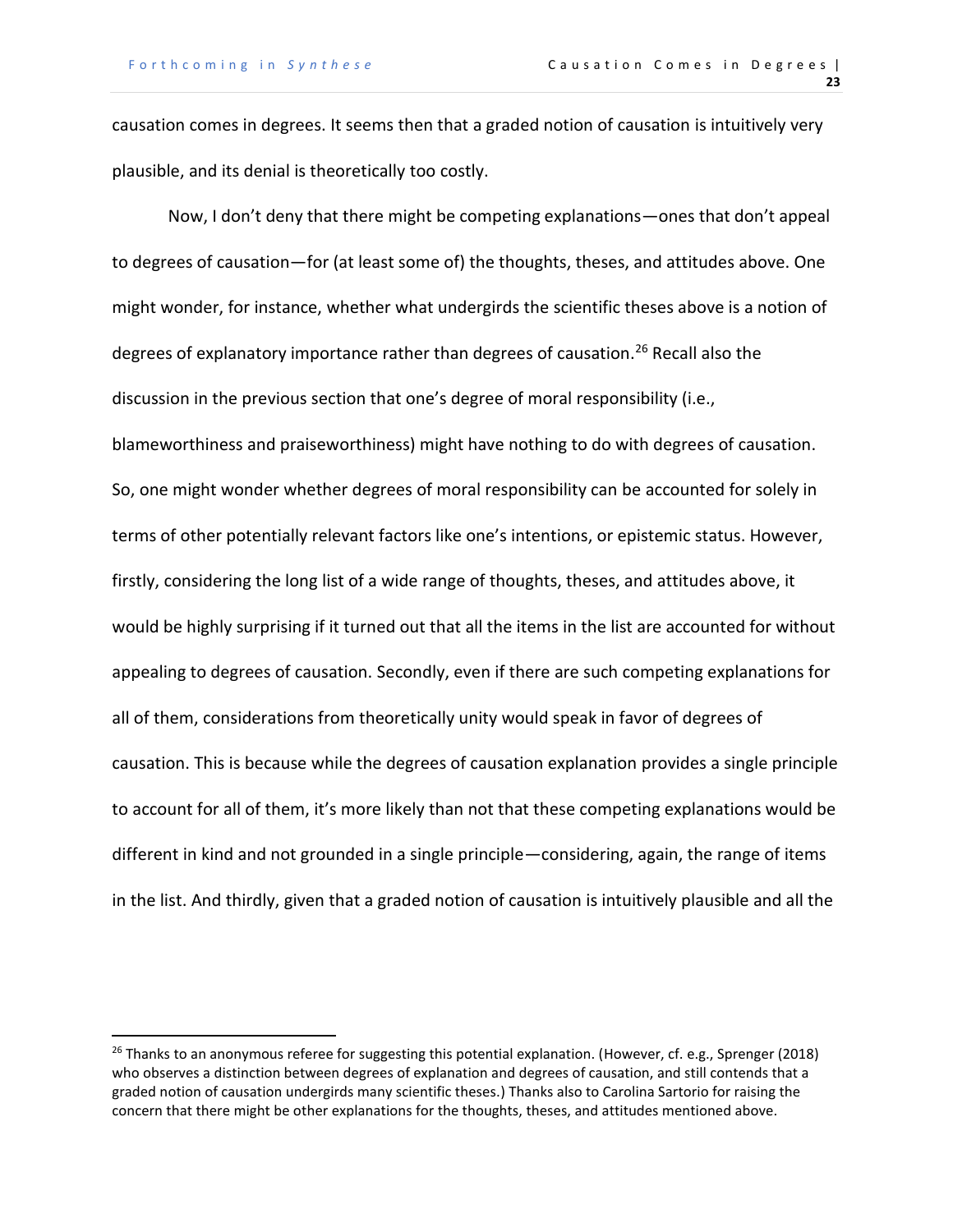main objections against it fail, the burden of proof—to show that the items in the list don't presuppose graded causation—is on those who deny it.

# **7. Conclusion**

I argued that the four main objections in the literature against the thesis that causation comes in degrees fail. I also showed that this thesis undergirds a wide-ranging portion of our everyday thought and talk, our small- or large-scale attitudes, and a variety of substantial scientific, legal, and philosophical theses. In short, we don't have good reasons to reject this thesis, and it's too costly to deny it. Hence, I conclude that causation comes in degrees.

Indeed, one might still wonder why some authors would oppose this thesis if its implicit or explicit use is so widespread as I suggest it. I suspect it's largely because this thesis hasn't received much attention in the causation literature yet. I think another reason why some might be suspicious about this thesis is that—as the foregoing discussions suggests—it's not always clear what's meant by degrees of causation to begin with. I hope that my paper also raises an awareness about this problem in the literature and remedies it to an extent.

#### **Acknowledgements**

I am greatly indebted to Sara Bernstein, Ben Bradley, Mark Heller, Hille Paakkunainen, and Carolina Sartorio for their invaluable feedback on various versions of this paper. I would like to also thank two anonymous referees for their excellent comments that helped me improve the paper. Many thanks to Ben Cook, Neil Feit, Vera Hoffmann-Kolss, Stephen Kershnar, Max Kistler, Sanggu Lee, and Matthias Rolffs for helpful discussions on ideas presented in this paper. Many thanks also to the audience at, and organizers of, *20th Annual Pitt-CMU Graduate Student Philosophy Conference*, *AGENT, Ethics and Normativity Talks* (2019) in University of Texas at Austin, *ABD Workshop Series 2020* in Syracuse University, Department of Philosophy, *94th Joint Session of the Aristotelian Society and the Mind Association*, and *Sixth Annual Conference of the Society for the Metaphysics of Science* where I have presented various versions of this paper or arguments that ended up in this paper.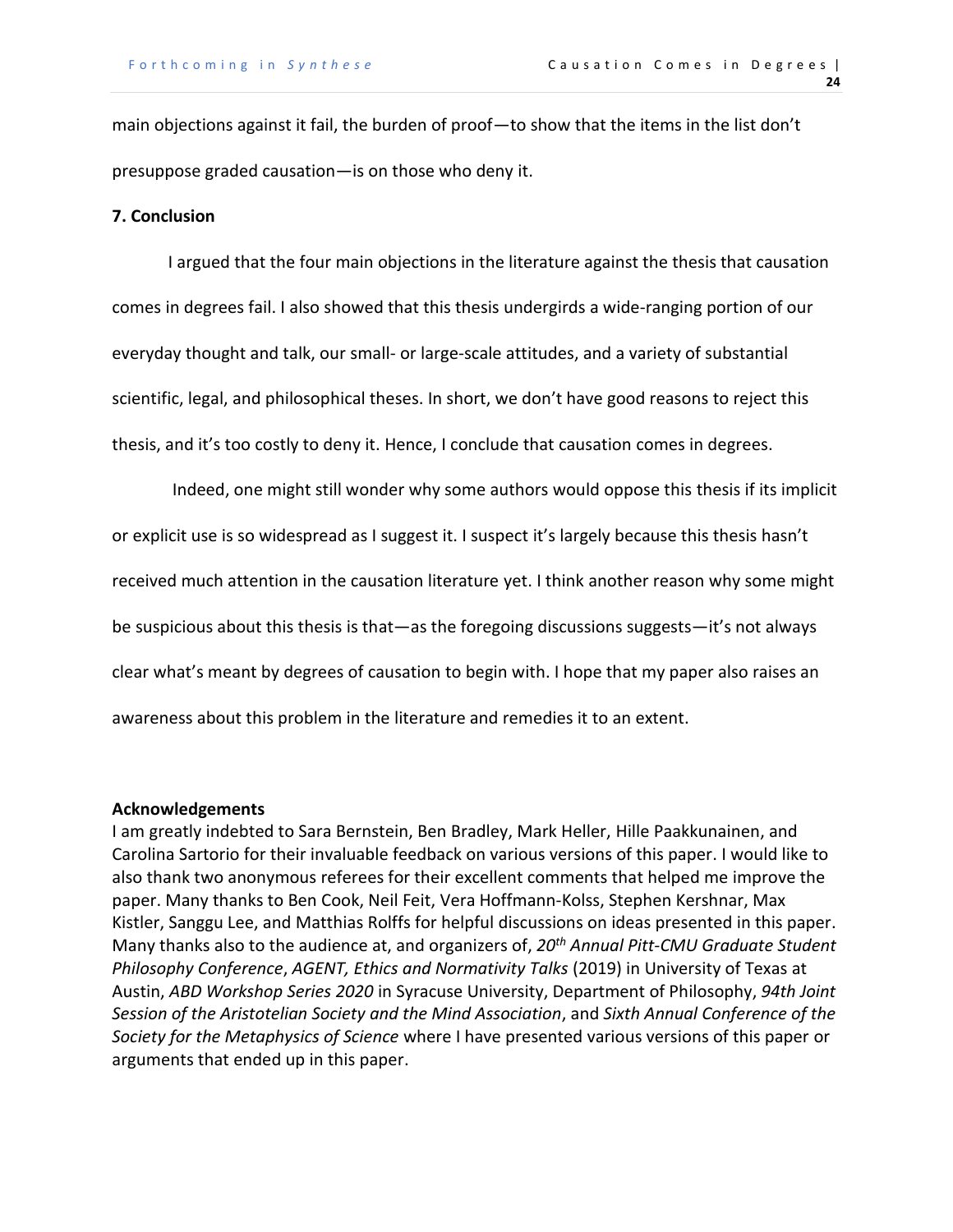# **References**

Alexander, Larry. (2011). Michael Moore and the mysteries of causation in the law. *Rutgers Law Journa*l, 42:301–14.

Alexander, Larry, and Ferzan, Kimberly K. (2012). "More of Less" Causation and Responsibility. *Criminal Law and Philosophy*, 6:81-92.

Barker, Kit, and Steele, Jenny. (2015). Drifting Towards Proportionate Liability: Ethics and Pragmatics. *Cambridge Law Journal*, 74, 1:49-77.

Bebe, Helen. (2013). Legal Responsibility and Scalar Causation. *Jurisprudence*, 4(1):102-8.

Bernstein, Sara. (2016). Causal and Moral Indeterminacy. *Ratio,* 29(4): 434-447.

Bernstein, Sara. (2017). Causal Proportions and Moral Responsibility. *Oxford Studies in Agency and Responsibility*, David Shoemaker (ed.), (pp.165-182), Oxford: Oxford University Press.

Braham, Matthew, and van Hees, Martin. (2009). Degree of Causation. *Erkenntnis,* 71(3): 323- 344.

Chockler, Hana, and Halpern, Joseph Y. (2004). Responsibility and Blame: A Structural-Model Approach. *Journal of Artificial Intelligence Research*, 22:93-115.

Dowe, Phil. (2000). *Physical Causation*. Cambridge: Cambridge University Press.

Dowe, Phil. (2013). Moore's Account of Causation and Responsibility, and the Problem of Omissive Overdetermination. *Jurisprudence*, 4(1):115-20.

Eells, Ellery. (1991). *Probabilistic Causality*. Cambridge: Cambridge UP.

Feldman, Richard. (2003). *Epistemology*. Upper Saddle River, NJ: Prentice Hall.

Fitelson, Brandon, Hitchock, Christopher. (2011). Probabilistic Measures of Causal Strength. *Causality in the Sciences*, Illari, P. M., Russo, F., Williamson J. (eds.), (pp.600-27), New York, OUP.

Gerstenberg, Tobias, Ullman, Tomer D., Nagel, Jonas, Kleiman-Weiner, Max, Lagnado, David A., and Tenenbaum, Joshua B. (2018). Lucky or clever? From Expectations to Responsibility Judgments. *Cognition*, 177:122-41.

Gerstenberg, Tobias, Goodman, Noah D., Lagnado, David A., and Tenenbaum, Joshua B. (forthcoming). A Counterfactual Simulation Model of Causal Judgments for Physical Events.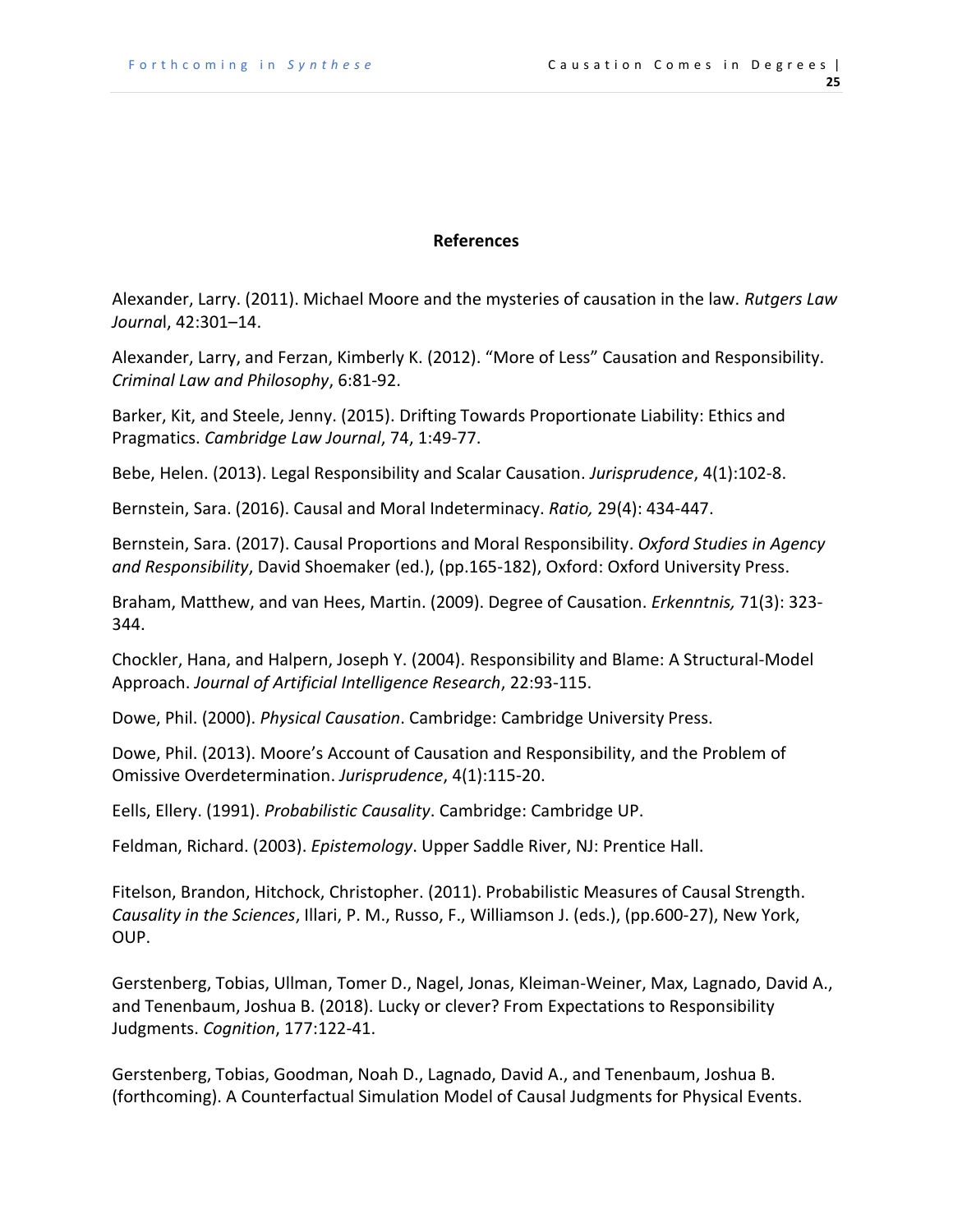# *Psychological Review*.

Hall, Ned. (2000). Causation and the Price of Transitivity. *Journal of Philosophy*, 97:198–222.

Hall, Ned. (2004). Two Concepts of Causation. *Causation and Counterfactuals*, Collins, J., Hall, N., Paul, L. A. (eds.), (pp.225-276), MIT Press, Cambridge, MA.

Icard, Thomas F., Kominsky, Jonathan F., and Knobe, Joshua. (2017). Normality and Actual Causal Strength. *Cognition*, 161:80-93.

Kaiserman, Alex. (2016). Causal Contribution. *Proceedings of the Aristotelean Society*, 116:387- 394.

Kaiserman, Alex. (2017). Partial Liability. *Legal Theory*, 23:1-26.

Kaiserman, Alex. (2018). 'More of a Cause': Recent Work on Degrees of Causation and Responsibility. *Philosophy Compass*, 13(7):e12498.

Kershnar, Stephen. (2018). *Total Collapse: The Case Against Responsibility and Morality*. Cham, Switzerland: Springer.

Khoury, Andrew. (2018). The Objects of Moral Responsibility. *Philosophical Studies*, 175:1357- 81.

Korb, Kevin B., Nyberg, Erik, and Hope, Lucas. (2011). A New Causal Power Theory. *Causality in the Sciences*, Illari, P. M., Russo, F., Williamson J. (eds.), (pp.628-52), New York, OUP.

Langenhoff, Antonia F., Wiegmann, Alex, Halpern, Joseph Y., Tenenbaum, Joshua B., and Gerstenberg, Tobias. (forthcoming) Predicting Responsibility Judgments from Dispositional Inferences and Causal Attributions. *Cognitive Psychology*.

Lagnado, David, A., Gerstenberg, Tobias, and Zultan, Ro'i. (2014). Causal Responsibility and Counterfactuals. *Cognitive Science*, 37:1036-1073.

Lewis, David. (2004). Causation as Influence. *Causation and Counterfactuals*, Collins, J., Hall, N., Paul, L. A. (eds.), (pp.75-106), MIT Press, Cambridge, MA.

Miller, David. (2001). Distributing Responsibilities. *The Journal of Political Philosophy,* 9(4):453- 71.

Moore, Michael S. (2009). *Causation and Responsibility: An Essay in Law, Morals, and Metaphysics*, Oxford: Oxford University Press.

Moore, Michael S. (2011). Causation Revisited. *Rutgers Law Journal*, 42:451-509.

Moore, Michael S. (2012). Moore's Truths About Causation and Responsibility: A Reply to Alexander and Ferzan. *Criminal Law and Philosophy*, 6:445-62.

Moore, Michael S. (2013). Author's Reply, *Jurisprudence*, 4(1):121-37.

Mumford, Stephen. (2013). Causes for Laws. *Jurisprudence*, 4(1):109-14.